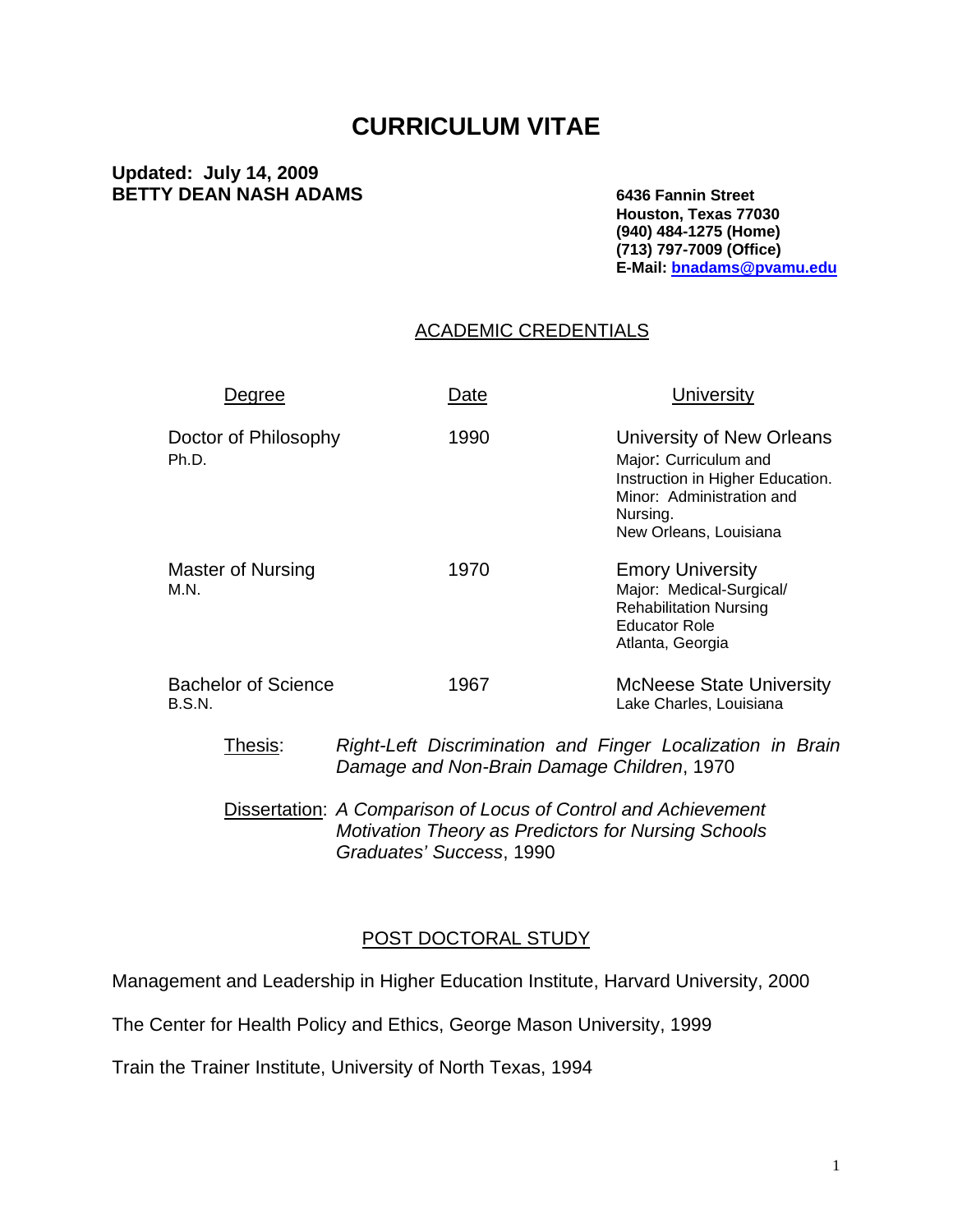# **Licensure**

Louisiana State Board of Nursing, Licensed, Registered Nurse, 1967 - 2005 Texas State Board of Nurse Examiners, Licensed, Registered Nurse, 1994 – present.

#### ACADEMIC AND PROFESSIONAL EXPERIENCE

| Position                                                                        | <b>Date</b>                                         | <b>University</b>                                                                        |
|---------------------------------------------------------------------------------|-----------------------------------------------------|------------------------------------------------------------------------------------------|
| Dean                                                                            | June, 2000 to<br>Present                            | College of Nursing<br><b>Prairie View A&amp;M</b><br><b>University</b><br>Houston, Texas |
| Associate Dean<br>Associate<br>Professor                                        | September, 1997<br>to May, 2000                     | <b>College of Nursing</b><br><b>Texas Woman's University</b><br>Denton, Texas            |
| <b>Assistant Dean</b><br>Associate<br>Professor                                 | August, 1994 to<br>September, 1997<br>Denton, Texas | <b>College of Nursing</b><br><b>Texas Woman's University</b>                             |
| <b>Director</b><br>Associate<br>Professor<br><b>Graduate Nursing</b><br>Program | December, 1991 to<br>August, 1994                   | <b>School of Nursing</b><br>Southern University<br>Baton Rouge, Louisiana                |
| Chairperson<br>Associate<br>Professor                                           | September, 1980 to<br>June, 1989                    | Division of Nursing<br><b>Dillard University</b><br>New Orleans, Louisiana               |
| Instructor                                                                      | June, 1979<br><b>August, 1979</b>                   | <b>New Orleans</b><br><b>Public Schools</b><br>New Orleans, Louisiana                    |
| Coordinator<br>Junior Program<br>Assistant<br>Professor                         | September, 1974 to<br>August, 1980                  | Division of Nursing<br><b>Dillard University</b><br>New Orleans, Louisiana               |
| Instructor                                                                      | June, 1980<br>August, 1980                          | <b>New Orleans</b><br><b>Public Schools</b><br>New Orleans, Louisiana                    |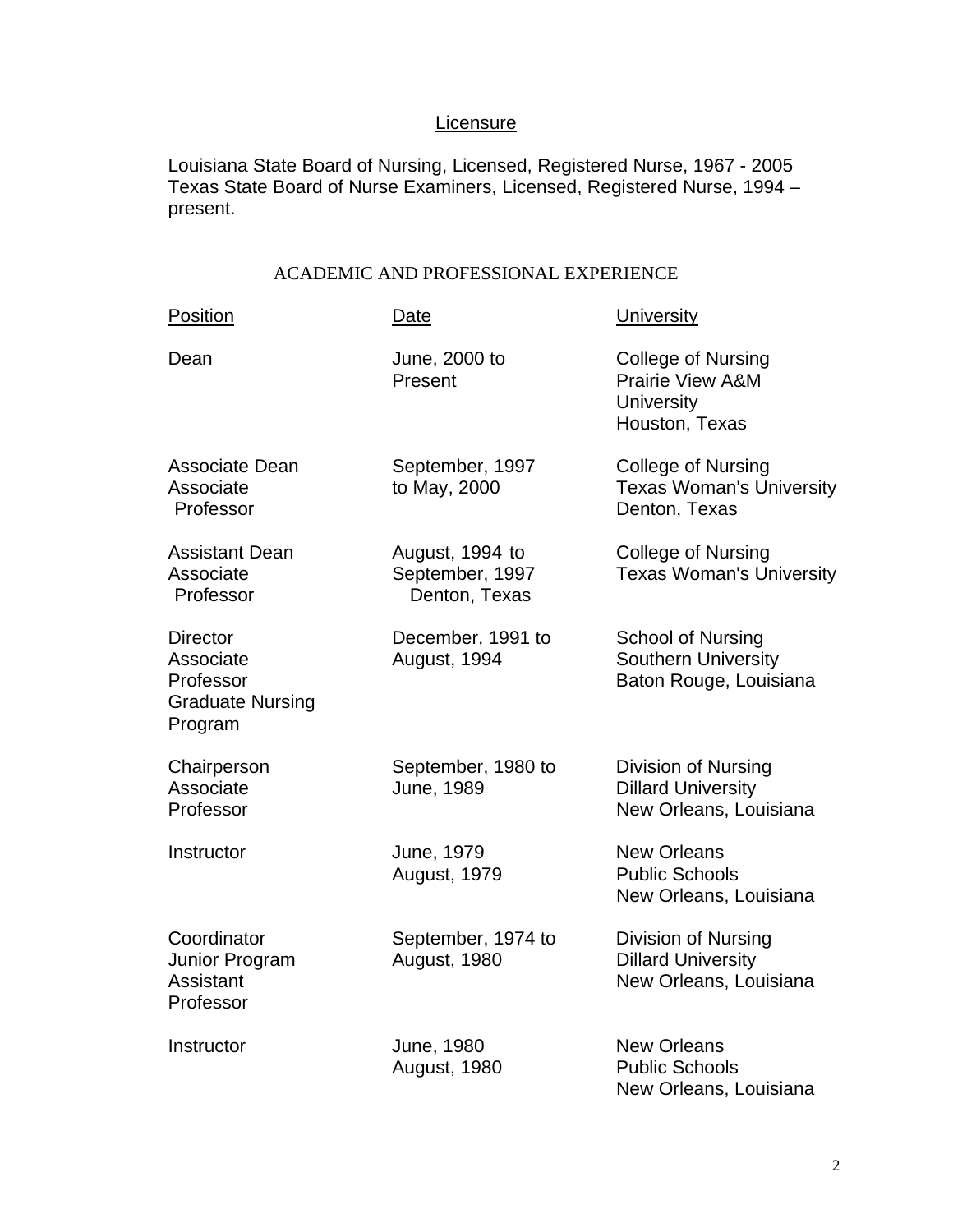| Instructor                                                              | September, 1970 to<br><b>August, 1974</b> | <b>Division of Nursing</b><br><b>Dillard University</b><br>New Orleans, Louisiana                         |
|-------------------------------------------------------------------------|-------------------------------------------|-----------------------------------------------------------------------------------------------------------|
| <b>Clinical Instructor</b>                                              | September, 1967 to<br>May 1969            | Division of Nursing<br><b>Dillard University</b><br>New Orleans, Louisiana                                |
|                                                                         | <b>Professional Positions</b>             |                                                                                                           |
| Position                                                                | Date                                      | Institution                                                                                               |
| <b>Associate Director</b><br><b>Nursing Consultant</b><br>For Education | 1989-<br>1991                             | Louisiana State Board Of<br><b>Nursing</b>                                                                |
| Instructor                                                              | 1977                                      | <b>East Jefferson General</b><br>Hospital, Staff<br>Development<br>Metairie, Louisiana                    |
| Rehabilitation<br>Clinician                                             | 1971 &<br>1972<br>(summer)                | <b>Veterans Administration</b><br><b>Medical Center</b><br>New Orleans, Louisiana                         |
| Consultant                                                              | 1971 -<br>1972                            | <b>Veterans Administration</b><br><b>Medical Center</b><br>Long-Term Care Units<br>New Orleans, Louisiana |
| <b>Nurse Educator</b><br>& Consultant                                   | 1970-1971                                 | <b>Model Cities</b><br><b>Total Community Action</b><br>New Orleans, Louisiana                            |
| <b>Head Nurse</b>                                                       | 1969<br>(summer &<br>weekend)             | <b>DePaul Hospital</b><br><b>Psychiatric Nursing</b><br>New Orleans, Louisiana                            |
| <b>Staff Nurse</b>                                                      | 1968<br>(summer &<br>weekend)             | <b>DePaul Hospital</b><br><b>Psychiatric Nursing</b><br>New Orleans, Louisiana                            |
| <b>Staff Nurse</b>                                                      | 1967                                      | Saint Patrick's Hospital<br>Lake Charles, Louisiana                                                       |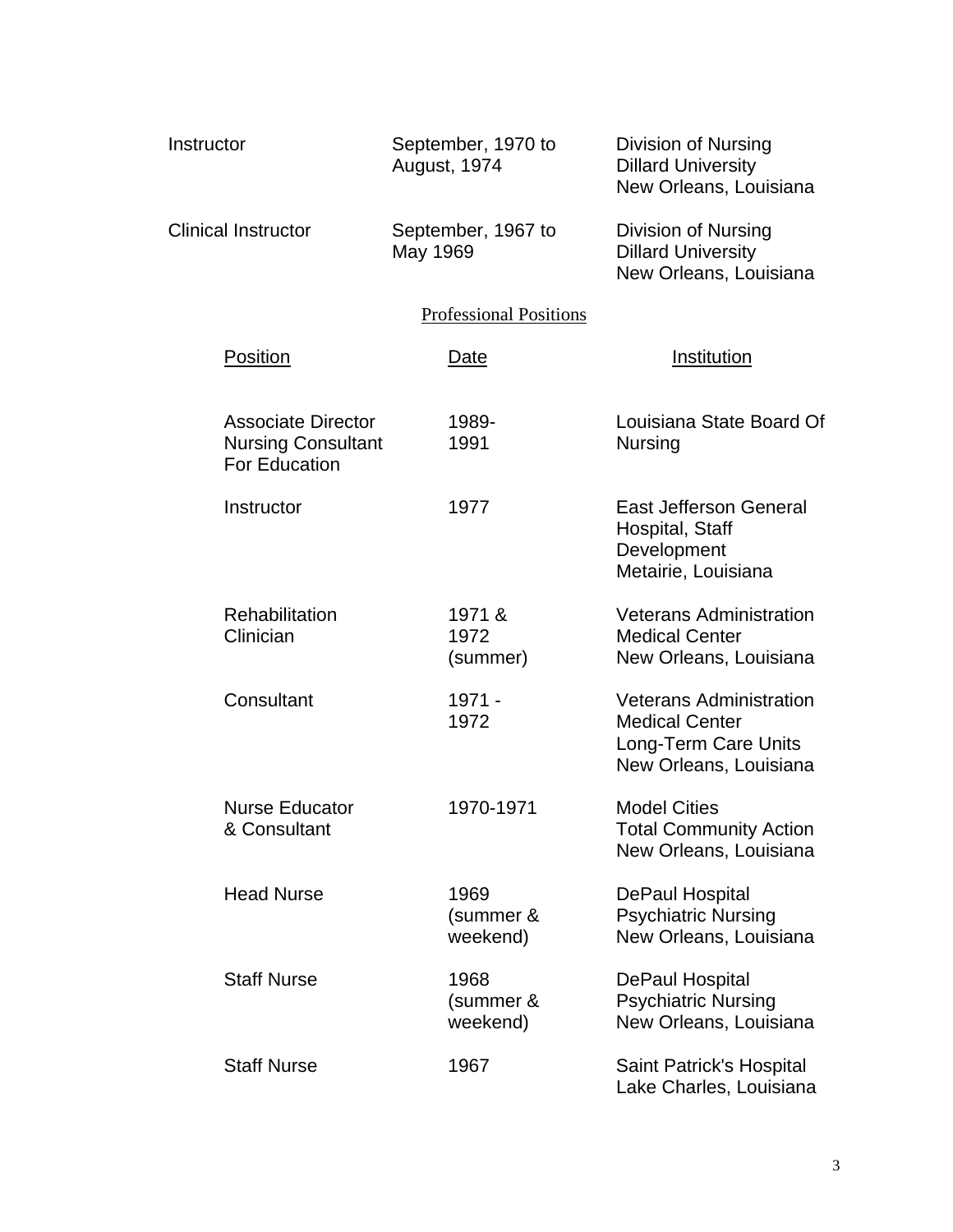#### PROFESSIONAL AFFILIATIONS AND HONORS

#### Awards and Recognition

Appointed, President –Elect, *Texas Organization of Baccalaureate and Graduate Nursing Education*, 2009-1010

Appointed, *Advisory Council on Nursing Education*, Texas Higher Education Coordinating Board*, 2009- 2010* 

Appointed, Member of Evaluators for Minority Scholarship Selections, American Association of Colleges of Nursing, 2008; 2009

Appointed, Judge, *Salute to Nurses*, *Houston Chronicle*, 2007, 2009

Appointed, Nomination Committee, National League for Nursing, 2008-2010.

Appointed, Membership Committee, American Association of Colleges of Nursing, 2008-2010

Appointed, Board of Governors, National League for Nursing, 2001-2004; 2004-present

President-Elect, National League for Nursing, summer 2003

Appointed, Program Committee, Southern Regional Education Board, Council On Collegiate Education For Nursing, 2003-2004

Appointed as Peer Reviewer, Texas Higher Education Coordinating Board, Nursing Innovation Grant Program, 2001

Appointed as Member, The Texas A&M University System, Azimuth Implementation Team for The Integrative Plan, 2001

Appointed, Greater Houston Steering Committee, Health Services Steering Committee, 2001

Nominated as a Reviewer, *Research in Nursing and Health*, 1999

*Picture of Recognition*, Honorable United States Senator, Kay Bailey Hutchison, 1999

Consulting Editor, *Journal of Theory Construction and Testing*, 1996-1999

*Certificate of Appreciation*, 11<sup>th</sup> Annual Nursing Research Conference, Veterans Administration Medical Center, 1998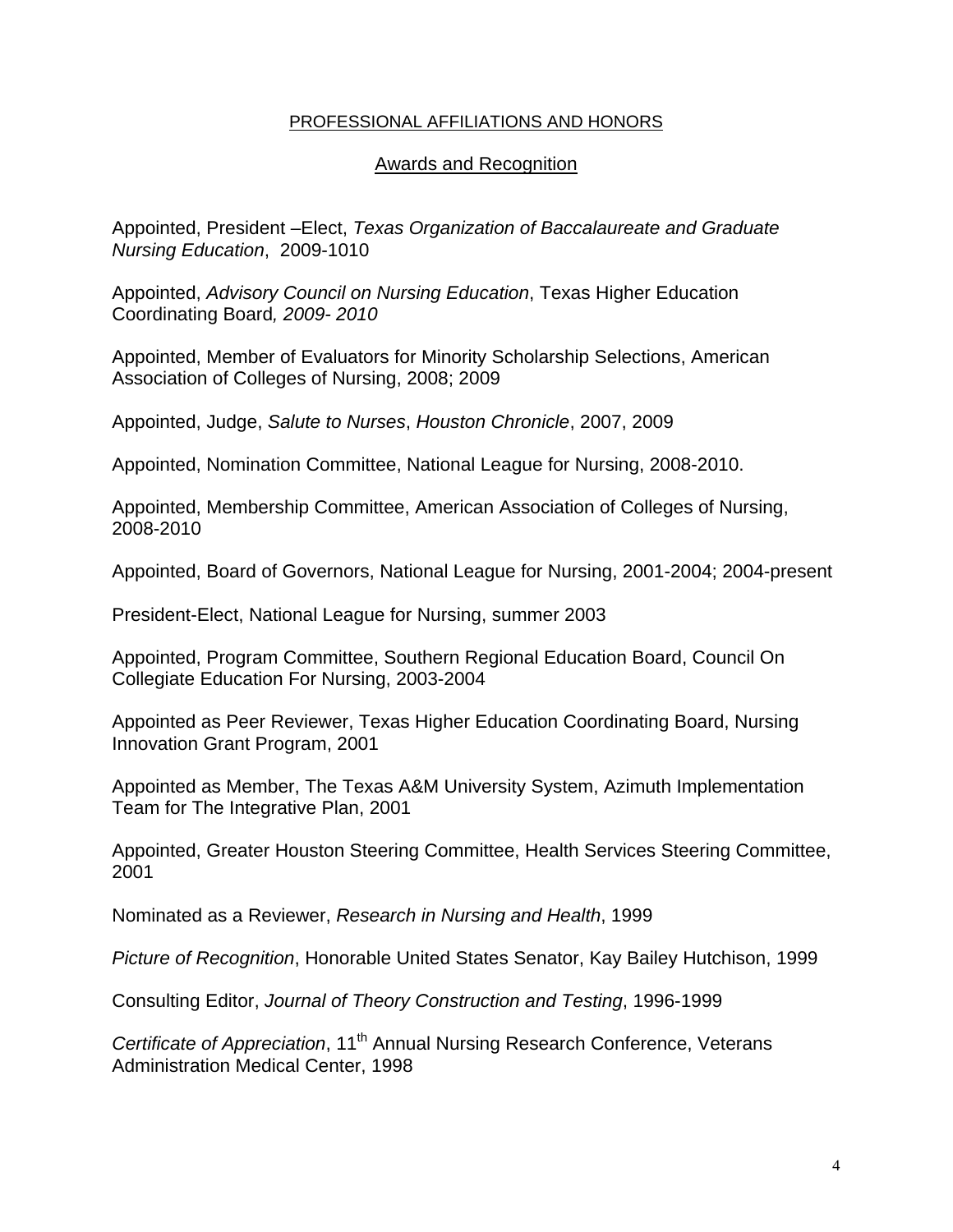*Certificate of Appreciation*, 10<sup>th</sup> Annual Nursing Research Conference, Veterans Administration Medical Center, 1997

*Dallas-Fort Worth Great One Hundred Nurses*, 1997

*SCCEN Distinguished Mentors Program*, Southern Regional Education Board, 1995

*Academic Affairs Administrator Of The Year For The State Of Texas*, Southeast/South Regional Association Of Academic Affairs Administrators, 1995-1996

*Outstanding Faculty Member Award*, Texas Woman's University, Division of Student Life, 1996

*Who's Who In Fort Worth Tarrant County*, Omicron Beta Zeta Chapter, Zeta Phi Beta Sorority, Incorporated, 1995

Awards and Recognition

*In Recognition of Outstanding Service, Board of Examiners of Nursing Facility Administrators, Louisiana, 1994* 

*Who's Who In Nursing Education*, 1986-1987

*Letter of Recognition*, Honorable Governor of Louisiana, Edwin W.Edwards, 1985

#### Honor Societies

Installed, *Phi Delta Kappa Honor Society*, University of New Orleans, 1988

Installed, *Sigma Theta Tau,* Episilon Nu Chapter, Louisiana State University Medical Center, 1980

# Membership and Offices in Professional Societies

*Sigma Theta Tau, Beta Beta Chapter*, 1990-present *Association of Black Nursing Faculty in Higher Education, Inc*., 1998 – 2004 *Do it for me, mom*®, Chair, Research & Evaluation Committee, 1998 – 2000 *Texas Nurses Foundation/Texas Cancer Council, Nurse Oncology Education Program,* 1997- present *North Texas Chapter of NCBI* (National Coalition Building Institute, International), 1995-1997 *National League for Nursing*, 1971-1995; 2000 – present American Association of Colleges of Nursing, 2000-presenrt Texas Organization of Baccalaureate and Higher Degree Nursing Programs, 2000 present; President Elect, 2009-2010 *Louisiana League for Nursing*, 1971 - 1995 *Louisiana League for Nursing*, Board of Directors, 1988-1994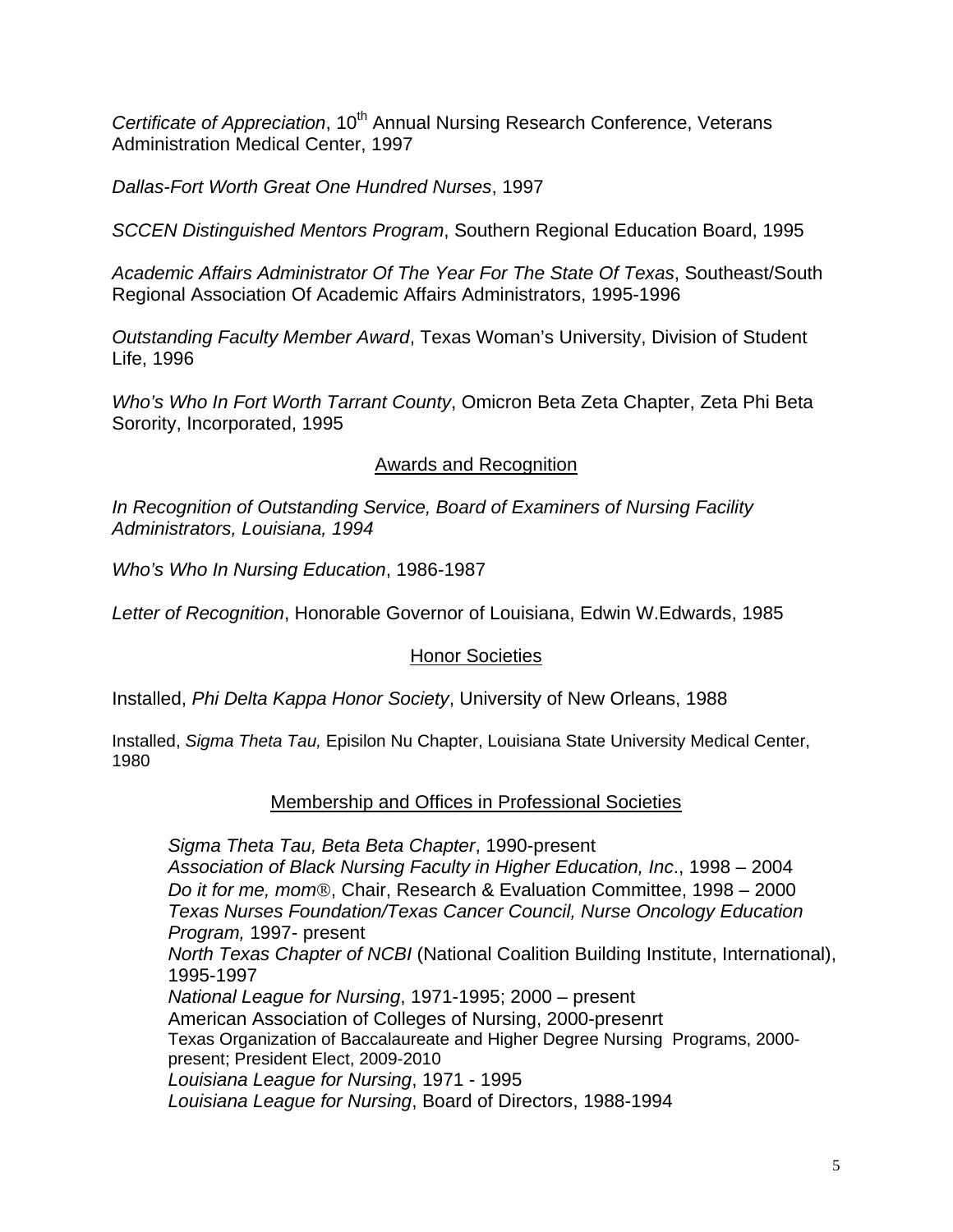*Louisiana League for Nursing*, President, 1990-1992 *Louisiana League for Nursing*, President-Elect, 1988-1990 *Louisiana Council of Administrators of Nursing Education, Inc*. 1992-1994 *Louisiana Council of Administrators of Nursing Education, Inc*. (LACANE), Chair, Articulation Committee, 1992-1994 *Council of Administrators of Nursing Education* (CANE), 1980-1992 *Council of Administrators of Nursing Education* (CANE), Chair, Articulation Committee, 1990-1992

Appointments to Boards, Task Forces, & Commissions

Board of Governors*, National League for Nursing*, 2001-2004; 2007

Board, *Health Education Training Centers alliance Centers*, 2000 to present

*Strategic Plan Task Force for Aging and Disabilities Issues*, *North Central Council of Governments, Area Agency On Aging*, Vice-Chair, Arlington, Texas, February 1999 - November 1999

*North Central Council of Governments, Area Agency On Agency, Regional Aging Advisory Committee*, Denton County Commissioners Court, Arlington, Texas 1997-present

*Boys & Girls Clubs of Denton County, Inc*., Board of Directors, Denton, Texas 1998-present

#### Appointments to Boards, Task Forces, & Commissions

Texas Medical Center Policy Council, 2000 – present

Texas Medical Center Nurse Executives, 2000 - present

*Multicultural Advisory Committee*, Denton Independent School District, Denton, Texas, Secretary, 1997-present

*Lake Forest Good Samaritan Advisory Board*, Denton, Texas, Member, 1995 present

*Friday's Kids*, First United Methodist Church, Denton, Texas, Advisory Board, 1997-present

*Neighborhoods Organized For Substance Abuse Prevention*, Chair, Board of Directors, Fort Worth, Texas, 1996-1997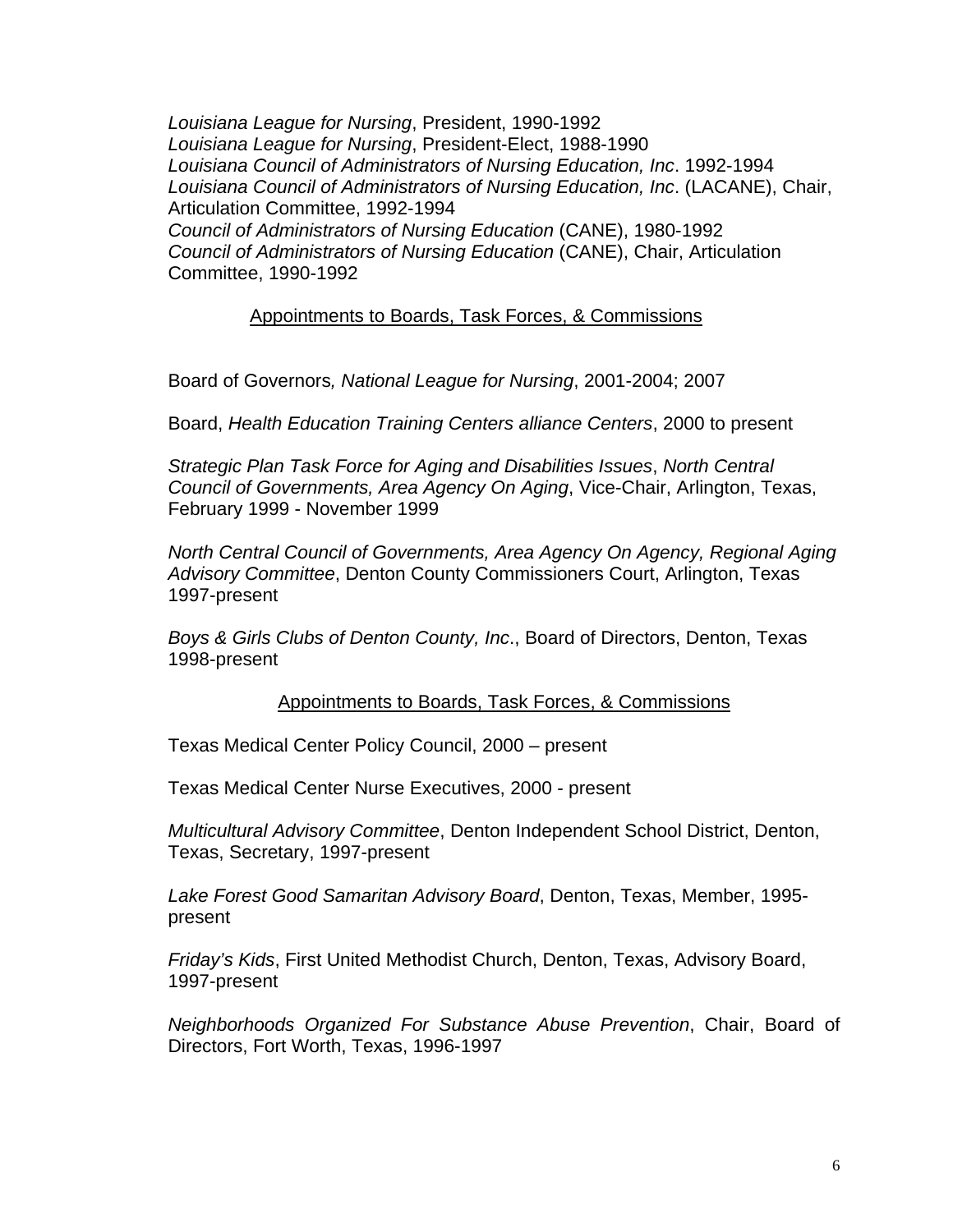*Neighborhoods Organized For Substance Abuse Prevention*, Member, Advisory Board, Fort Worth, Texas, 1994-1996

*Louisiana State Board of Examiners of Nursing Facility Administrators*, Board Member, Baton Rouge, Louisiana, 1987-1994

*Health Care Options, Inc*, Board Member, Baton Rouge, Louisiana ,1993-1994

*Concepts of Care*, Board Member, Baton Rouge, Louisiana, 1993-1994

.

#### Appointment to Professional Committees

*Louisiana Nursing Supply and Demand Commission*, Department of Health and Hospitals, Alternate Member, 1992-1994

*National Black Leadership Initiative on Cancer*, Associate Coordinator (Co-Principal Investigator), Southern University, Baton Rouge, Louisiana, 1992-1994

*Challenging Issues in Geriatrics: Increasing Knowledge and Skills, Conference Committee*, Workshop Organizer, Louisiana League For Nursing and National League For Nursing, New Orleans, Louisiana, 1992

*Consumer Access to Nursing and Healthcare Services: Building Coalitions, Conference Committee*, Workshop Organizer and Moderator, Louisiana League for Nursing and Tulane University Medical Center, New Orleans, Louisiana, 1992

 *Academic Nurse Educator Certification Program*, National League for Nursing, 2006.

 *Nursing Research Council*, Veterans Affairs Medical Center, Houston, Texas, 2003

*Nursing Research Committee*, Veterans Affairs Medical Center, New Orleans, Louisiana, 1991

*Thirteenth Annual National Council Delegate Assembly, National Council Of State Boards of Nursing, Inc.*, Chicago, Illinois, 1991

*Great 100 Nurses For 1989,* Judge, New Orleans District Nurses' Association, Nomination Committee, New Orleans, Louisiana

*Southern Council on Collegiate Education for Nursing (SCCEN/SREB)*, Chair, By-Laws Committee, Atlanta, Georgia, 1986-1989

*Council of Administrators for Nursing Education Statewide Study, Articulation in Nursing Education*, Regional Task Force, State of Louisiana, 1985-1987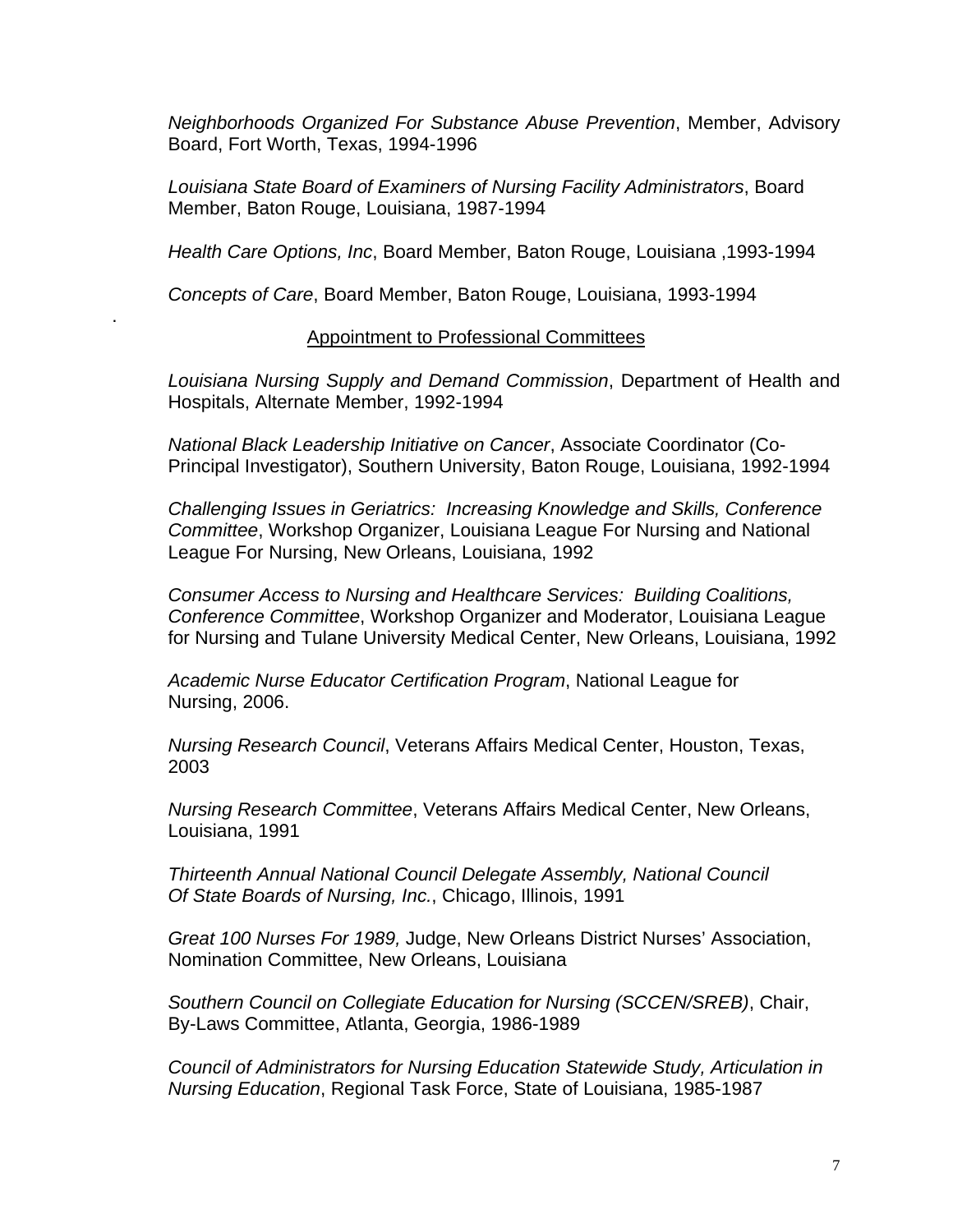*Continuing Education Advisory Committee*, Member, Veterans Administration Medical Center, New Orleans, Louisiana, 1981-1982

*Nursing Administrators of New Orleans* Committee, Member, 1982-1984

# SCHOLARSHIP AND PROFESSIONAL DEVELOPMENT

# Research Grants Funded

*Family Community Violence Prevention Program*, Office of Minority Health, \$212,000, 2002-2003

*Family Community Violence Prevention Program*, Office of Minority Health, \$220,000, 2001-2002

*Nursing Education Textbook for the Health Care Reform of 2000 Plus*, Faculty Development Grant Project, Research and Grants Committee, Southeastern Louisiana University, \$ 1,494.50, 1994-1995 (In collaboration with Dr. Barbara Hyde-Robertson)

*National Black Leadership Initiative On Cancer*. National Cancer Institute, National Institute of Health in cooperation with the University of Maryland, Eastern Shores, \$28,000, Southern University, Baton Rouge, Louisiana, 1992- 1995

#### RESEARCH SUPPORT

Center of Excellence in Partnerships for Community Outreach and Research on Disparities in Health and Training (EXPORT, NIH Project). University of Texas M.D. Anderson Cancer Center, Department of Health Disparities Research, 2003-2006; 2006-present.

*Consortium to Advance Nursing Diversity and Opportunity (CANDO)*. Department of Health & Human Services, Advisory Body, HRSA Project, 2005.

*Nursing Research Council*, Veterans Affairs Medical Center, Houston, Texas, 2005 – present.

# GRANTS FUNDED

*Virtual Interface for Teaching and Learning*, Houston Endowment, \$2,500,000, 2006.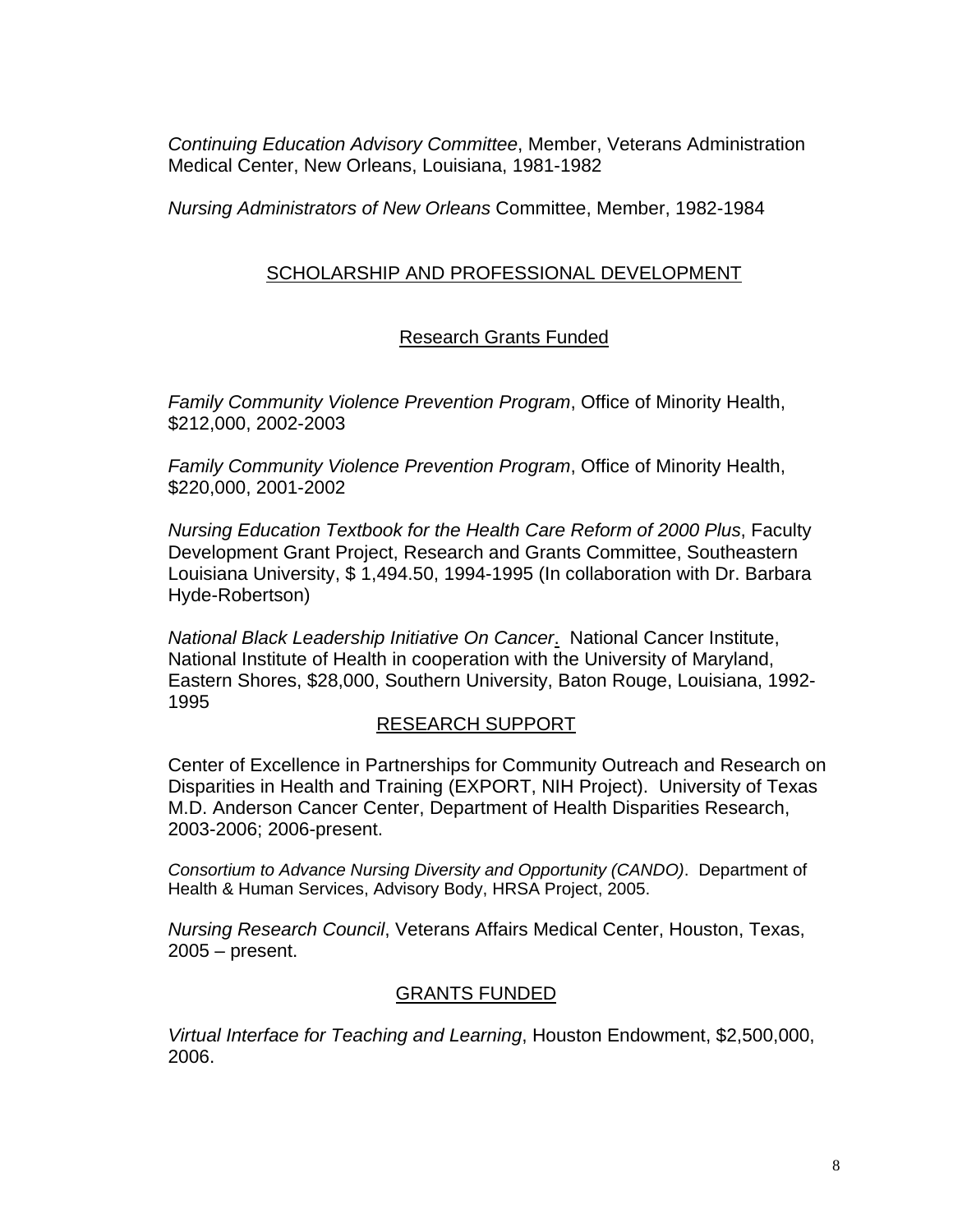*Scholarships for Disadvantaged Students*. Department of Health and Human Services, Division of Nursing, \$495,000, 2006-2007

*Scholarships for Disadvantaged Students*. Department of Health and Human Services, Division of Nursing, 2005-2006

*Scholarships for Disadvantaged Students*. Department of Health and Human Services, Division of Nursing, 2004-2005

*Scholarships for Disadvantaged Students*. Department of Health and Human Services, Division of Nursing, \$618,167, 2002-2003

*Scholarships For Disadvantaged Students*. Department of Health and Human Services, Division of Nursing, \$268,889, 2001-2002

TWU CARES, United Way of Denton, \$61,000, Principal Investigator, 2000

 TWU CARES, Denton County Commissioners Court, \$18,000, Principal Investigator, 2000

TWU CARES, United Way of Denton, \$58,000, Principal Investigator, 1999

 TWU CARES – *Supporting Health Care Denton Children*, United Way of Denton, \$5,000 Principal Investigator, 1999

*Breast and Cervical Cancer Control Program*, Texas Department of Health, \$30,580, Principal Investigator, 1999 - 2000

*City Development Block Grant*, City of Denton, \$12,500, Principal Investigator, 1999 -2000

*City Development Block Grant*, City of Denton, \$20,000, Principal Investigator, 1997-1999

*Helene Fuld Health Trust Grant,* Helene Fuld Health Trust, \$55,000, Principal Investigator, 1995-1996

*TWU CARES: Expansion of Primary Health Care Services to Women and Children of Denton County*, Flow Health Care Foundation, Inc., \$ 11,000, Principal Investigator, 1999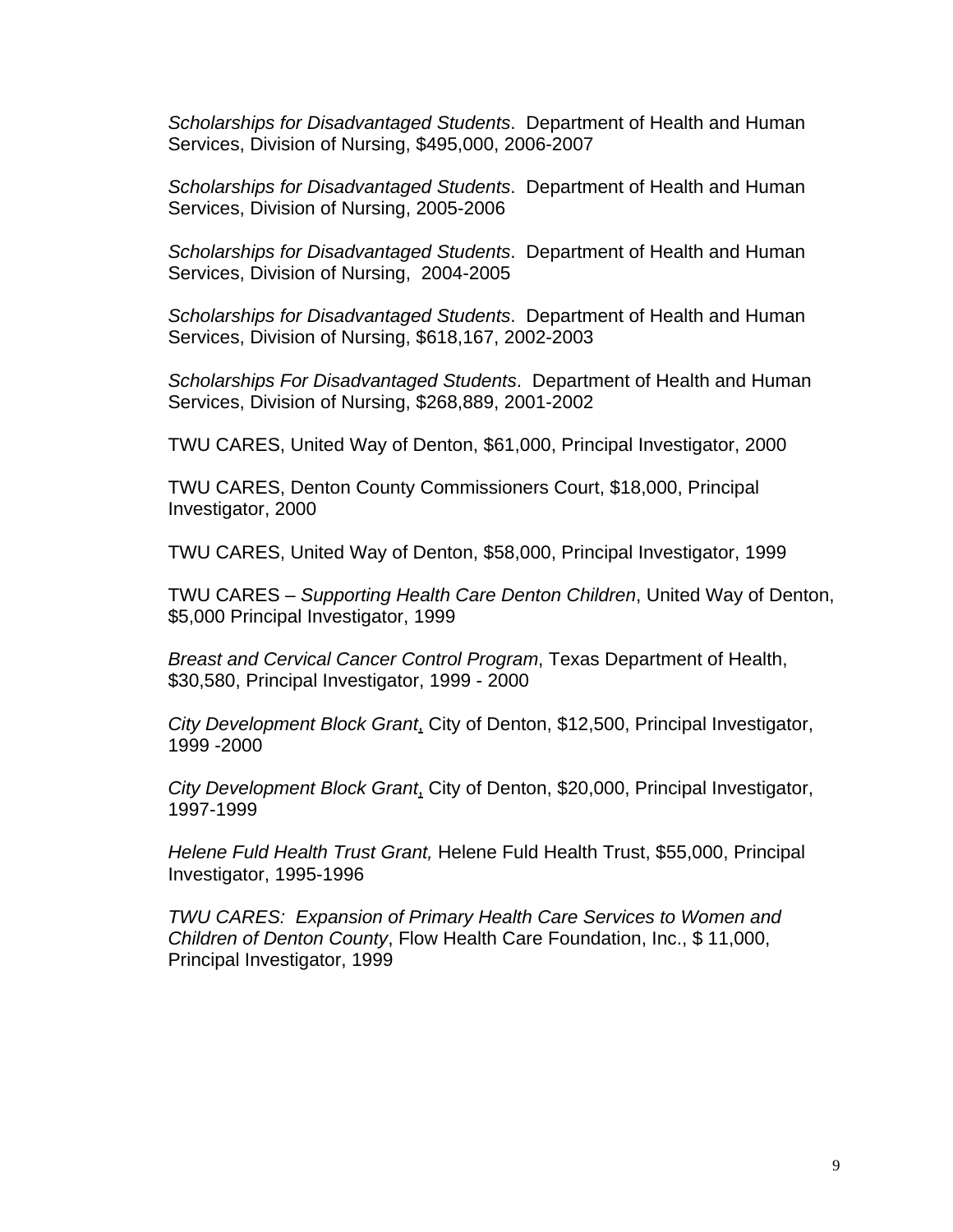# **Publications**

#### Book Chapters

Adams, B. (1995). Shaping social policy through empirical influences. In M. Beard (Ed.), Theory Construction and Testing. Illinois: Tucker Publications, Inc.

 Beard, M., & Adams, B. (1995). Future trends in theory construction and testing. In M. Beard (Ed.), Theory Construction and Testing. Illinois: Tucker Publications, Inc.

#### Manuscripts in Refereed Journals

Marsh, V., Beard, M., & Adams, B. (1999). Job stress and burnout: The mediational effect of spiritual well-being and hardiness among nurses. The Journal of Theory Construction & Testing, 3, 13-19.

Beard, M., Curry, E., Edwards, K., & Adams, B. (1997). Advances in metaanalysis as a research method. The ABNF Journal, September/October, 92-97.

Daniel, L., Adams, B., & Smith, N. (1994). Academic misconduct among nursing students: A multivariate investigation. Journal of Professional Nursing, 10, 278-288. Adams, B. (1990).

#### Newspaper Articles

Adams, B. (1999, January 21). Breast cancer and the black woman. The Dallas Examiner, 2, pp. A8-A9, A 20.

 Adams, B. (1999, May 3). Breast cancer and the black woman. The Dallas Examiner, 2, pp. A8-A9, A 20.

#### Contribution to a Published Newsletter, Brochure, Pamphlet

 Poor funding fuels nursing shortage. In B.N. Adams (Contributor), Healthcare New Orleans, July 1991.

 Ryan, R.C. (1991). Registered nurses! Outlook and training. In B.N. Adams (Contributor), Louisiana Career Guide 1990-1999, p. 16.

#### Abstracts in Proceedings and Other Publications

 Adams, B., Bernard, L., Deckard, I. (2002). Family Community Violence Prevention Program. Health Education Training Centers Alliance of Texas.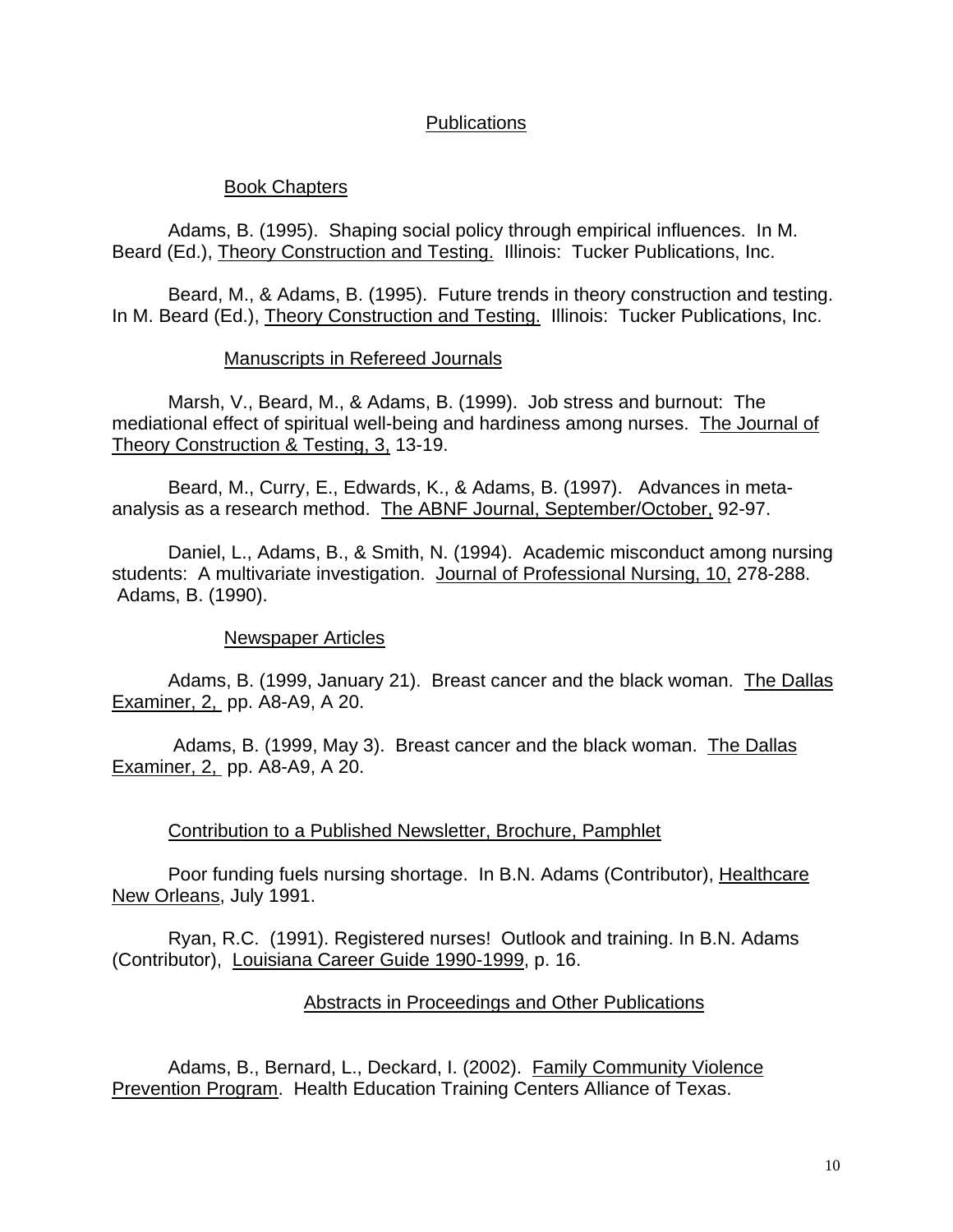Adams, B.; Haley, S. (1999, July). Cervical and breast health awareness:<br>g collaborative community partnerships through Do It For Me. Mom® 11<sup>th</sup> Building collaborative community partnerships through Do It For Me, Mom<sup>®</sup>. annual meeting of the Association of Black Nursing Faculty, Inc.

Adams, B. (1999, March). Why women should engage in cervical and breast screenings? Women Students' Leadership Conference on Women Advancing Through Leadership, Texas Woman's University, Denton, Texas.

Adams, B. (1999, February). Do it for me, mom®: A collaborative community partnership for cervical and breast health awareness. 13<sup>th</sup> Annual Conference of the Southern Nursing Society, Charleston, South Carolina.

Adams, B. (1998, September). Cervical and breast health awareness, A collaborative partnership model: Do It For Me, Mom®.  $11<sup>th</sup>$  Annual Nursing Research Conference, Department of Veterans Affairs North Texas Health Care System, Dallas, Texas.

Adams, B. (1997, September). Nursing education literature for the 21<sup>st</sup> century. 10<sup>th</sup> Annual Nursing Research Conference, Department of Veterans Affairs North Texas Health Care System, Dallas Texas.

Adams, B. (1997, July). Mentoring: A pathway to career and leadership development. 10<sup>th</sup> Annual Meeting of the Association of Black Nursing Faculty, Inc., Las Vegas, Nevada.

Adams, B. (1996, March). Curricular needs of nursing education for the twentyfirst century. Presented as abstract, Research Days, Texas Woman's University, Denton, Texas.

 Adams, B. (1994, September). Nursing educational trends in the 90s. Fifth Annual Nursing Research Conference, Department of Veterans Affairs and Louisiana College, Alexandria, Louisiana.

 Adams, B. (1991, December). A comparison of locus of control and achievement motivation theory as predictors for nursing schools graduates' success. 11<sup>th</sup> Annual Research Conference, Techniques and Technology in Nursing Research, Atlanta, Georgia.

Adams, B.N. (1990, October). NCLEX-RN update. Louisiana State Nurses Association 1990 Annual Convention, Alexandria, Louisiana.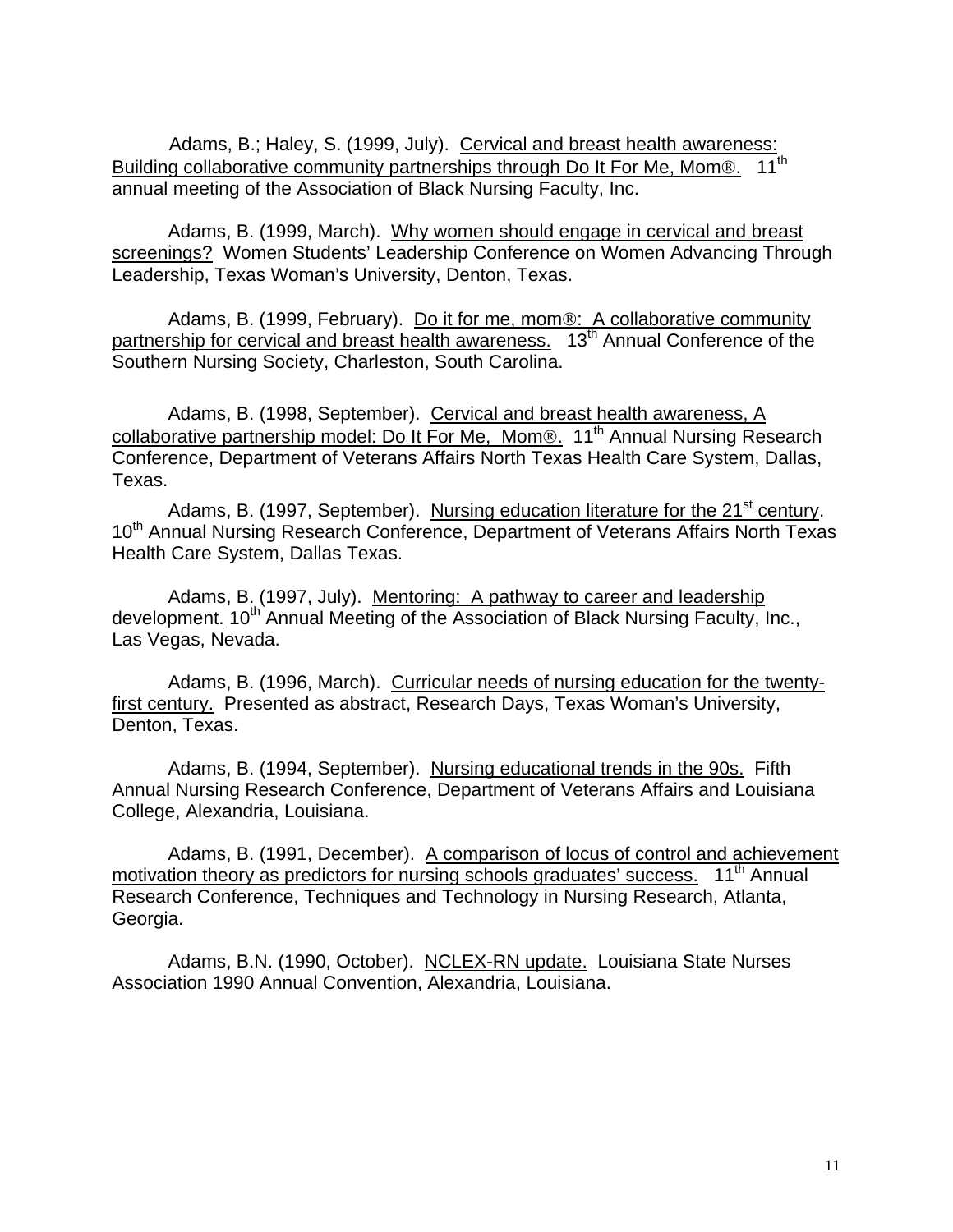#### Abstracts in Proceedings and Other Publications

Adams, B. (1990). A comparison of locus of control and achievement motivation theory as predictors for nursing schools graduates' success. Dissertation Abstract, December, 1990.

 Adams, B. (Speaker). 'Using Leadership Strategies to Deal with Student Academic Integrity I*ssues". Winston Salem University, Nursing Education Capacity Summit (2009).* 

#### Scholarly Scientific Presentations

7<sup>th</sup> African American Legislative Summit (2006). In B.N. Adams (Panelist), The State of African Americans in Texas.

11<sup>th</sup> Annual Meeting: Honoring the Past, Treasuring the Present, and, Anticipating the Future (1999). In B.N. Adams; S. Haley (Presenters), Do it for me, mom®. Association of Black Nursing Faculty, Inc., Nassau, Bahamas.

 Trinity United Methodist Health Fair (1999). In B.N. Adams (Presenter), Cervical and breast health awareness: Building community partnerships through Do It For Me, Mom®. Trinity United Methodist Church, Denton, Texas.

3<sup>rd</sup> Annual Women's Symposium (1999). In B.N. Adams (Presenter), Getting in shape: Proper diet, exercise, and how women should be more in control of their own health. Delta Sigma Theta Sorority, Inc., Denton, Texas.

12<sup>th</sup> Annual Nursing Research Conference (1998). In B.N. Adams (Presenter), Cervical and breast health awareness - a collaborative partnership Model: Do it for me, mom®. Department of Veterans Affairs Medical Center, Duncanville, Texas.

The 11<sup>th</sup> Annual Nursing Research Conference (1997). In B.N. Adams (Presenter), Nursing education literature for the 21<sup>st</sup> century. Department of Veterans Affair Medical Center, Dallas, Texas.

 Healing Power in the Nursing Workplace: The Use of Humor, Team Building, and Mentorship (1997). In B.N. Adams (Presenter), Mentoring: A pathway to career and leadership development. Sponsored by Texas Nurses Association, District 11, Midwestern State University, Wichita Falls, Texas.

2<sup>nd</sup> Annual Women's Symposium (1998). In B.N. Adams (Presenter), Health and nutrition. Delta Sigma Theta Sorority, Inc., Denton, Texas.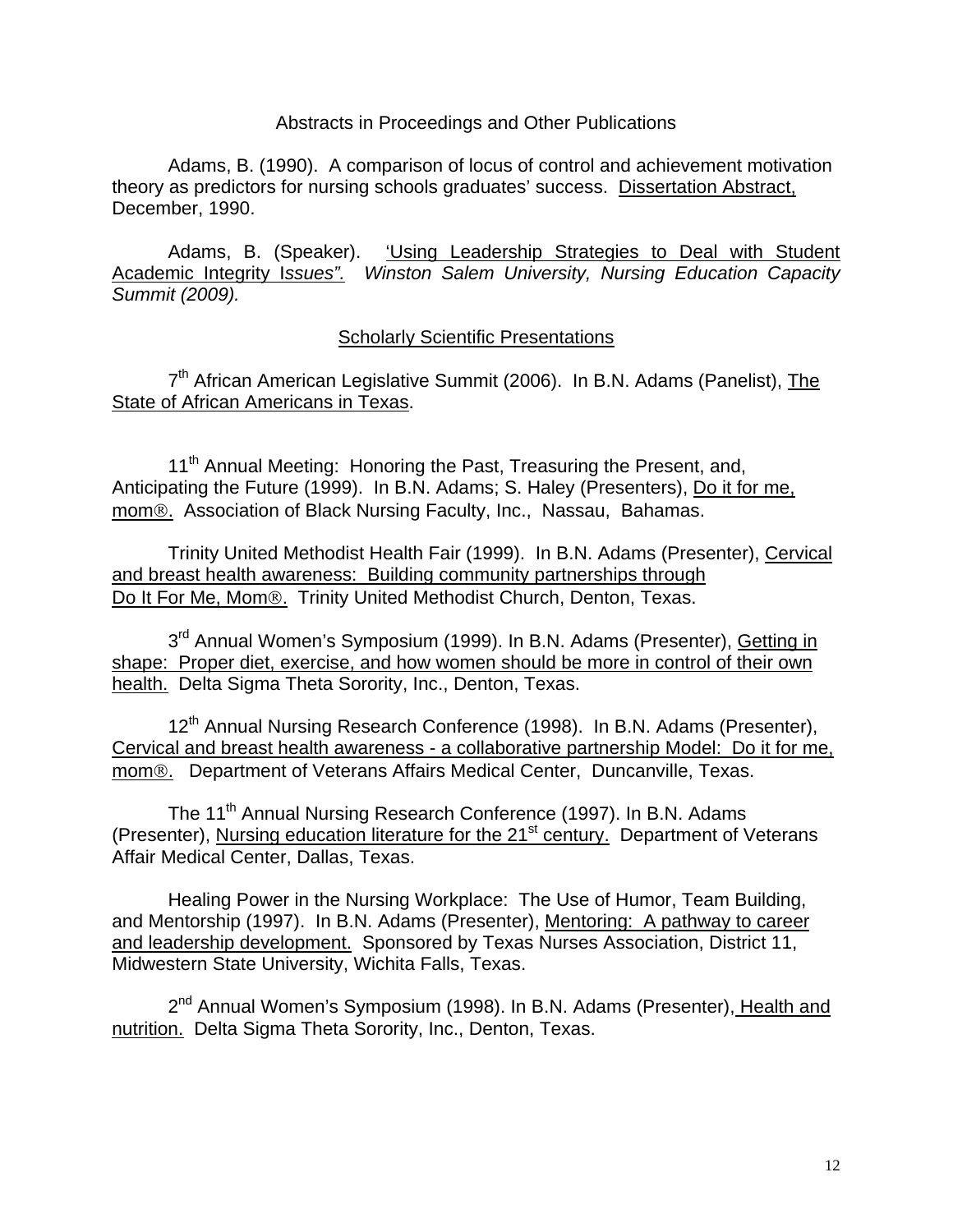1<sup>st</sup> Annual Women's Symposium (1997. In B.N. Adams (Presenter), Health and nutrition: Breast and cervical cancer control. Delta Sigma Theta Sorority, Inc., Denton, Texas.

# Scholarly Scientific Presentations

 Conference on the Black Male (1993). I n B.N. Adams (Presenter), Health and nutrition: The black male. Southern University, Baton Rouge, Louisiana.

 Conference on Health Policy and Health Care Reform (1992). In B.N. Adams (Moderator/Organizer), Consumer access to nursing and healthcare services: Building coalitions. Louisiana League For Nursing and Tulane University Medical Center, New Orleans, Louisiana.

11<sup>th</sup> Annual SCCEN Research Conference (1991). A comparison of locus of control and achievement motivation theory as predictors for nursing schools graduates' success. Southern Council on Collegiate Education for Nursing, Atlanta, Georgia.

 In B.N. Adams (September, 1991). Predicting students' success in nursing education. Division of Nursing, Dillard University, New Orleans, Louisiana.

 In B.N. Adams (October, 1991). Louisiana State Nursing Practice Act and Standards For Practice. School of Nursing, Southern University, Baton Rouge, Louisiana.

5<sup>th</sup> Annual Nursing Research Conference (1991). In B.N. Adams (Presenter), Nursing educational trends in the 90s. The Department of Veterans Affairs Nursing Service and Louisiana College Department of Nursing, Pineville, Louisiana.

 Professional nurses banquet (1991). In B.N. Adams (Keynote Address), Nurses caring for America: Empowerment. Sponsored by Northshore District Nurses Association, Louisiana State Nurses Association, Abita Springs, Louisiana.

On the institutional self-study (1988). In B.N. Adams (Panelist). Assessing the achievement of the goals. Dillard University, New Orleans, Louisiana.

 National Issues Forum: The Soaring Cost of Health Care (1984). In B.N. Adams (Panelist), Nursing's response to the cost of health care. Social Welfare Department and the Urban Studies and Public Policy Institute, Dillard University, New Orleans, Louisiana.

 Perspectives in health care (1980). In B.N. Adams (Organizer and Presenter), Relationship of the nursing process to quality assurance. Relationship of the nursing process to nursing standards. Symposium sponsored by Chi Eta Phi Sorority, Inc., National Meeting, New Orleans, Louisiana.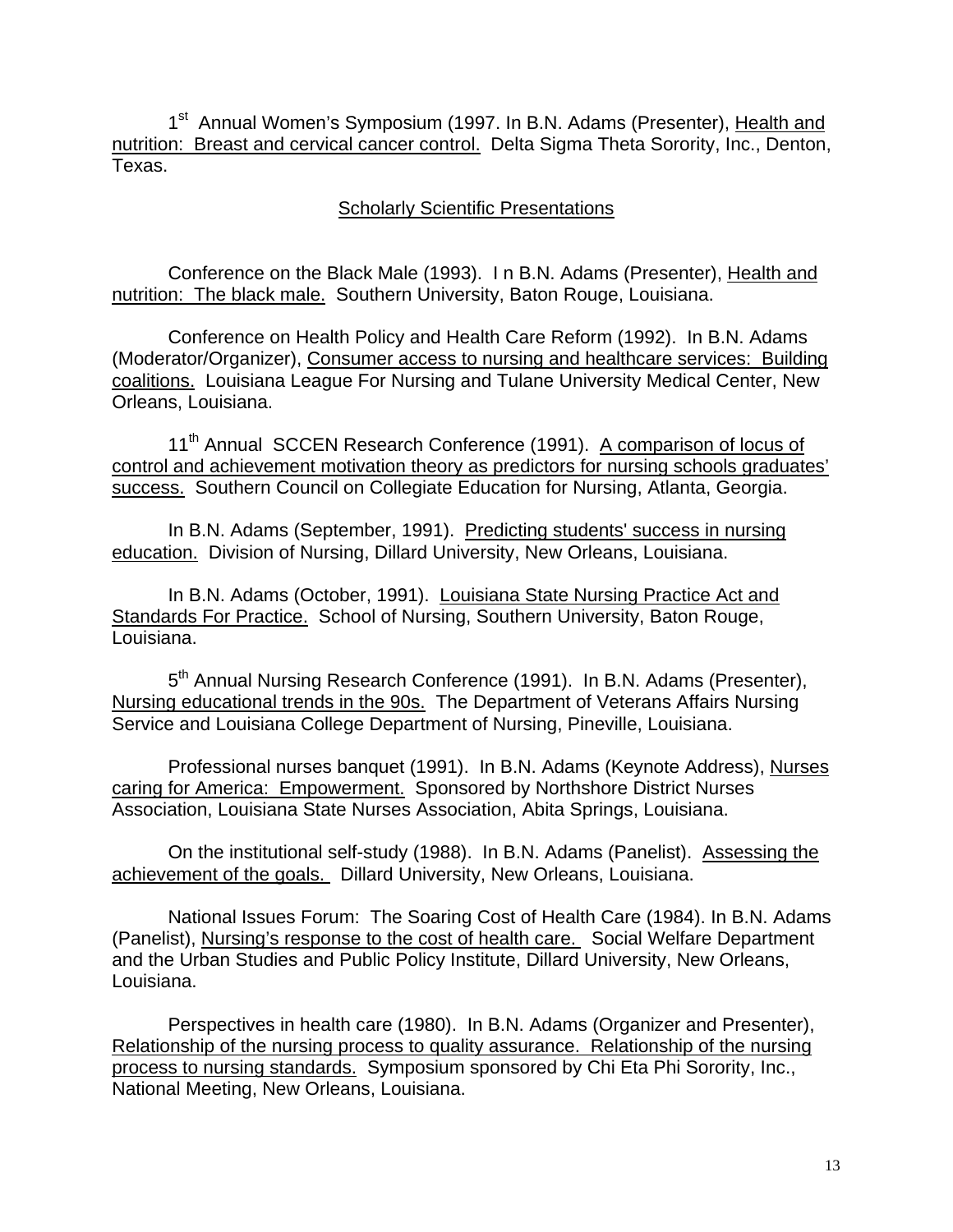Enhancing University Outreach Through Partnerships (2002). In B.N. Adams (Panelist), Taking the University to the People. Cooperative Extension Program, Prairie View A&M University.

 Co-Dependency In Leadership Between Nursing Service And Nursing Education (2000). In B.N. Adams (Keynote Presenter), Houston Organization of Nurse Executives,

 Denton Chamber of Commerce, Multicultural/Diversity Seminar (1999). In B.N. Adams (Panelist), Focus on African-Americans in Denton. Denton, Texas.

 Executive Women of Dallas Leadership Series (1999). In B.N. Adams (Presenter), Politics in the workplace: A woman's perspective. Symposium conducted by Center for Student Development, Texas Woman's University, Denton, Texas.

 Breast Cancer Awareness Day Wreath Ceremony (1999). In B.N. Adams (Moderator and Presenter), Breast cancer research. Texas Woman's University, Denton, Texas.

 Health Careers Summer Institute (1999). In B.N. Adams (Presenter), Pursuing a baccalaureate degree in nursing. Health Professions Outreach Project, Texas Woman's University, Denton, Texas.

 Spring Nursing Forum (1999). In B.N. Adams (Presenter), Choosing nursing as a career: Baccalaureate Education. Texas Woman's University, Denton, Texas.

 Health Careers Summer Institute (1998). In B.N. Adams (Presenter), Pursuing a baccalaureate degree in nursing. Health Professions Outreach Project, Texas Woman's University, Denton, Texas.

 Nursing Research Class (1998). In B.N. Adams (Presenter), Personal involvement in nursing research. College of Nursing, Texas Woman's University, Denton, Texas.

Breast Cancer Awareness Day (1997). In B.N. Adams (Presenter), Do it for me, mom®: A breast and cervical cancer control program in Tarrant County. Denton County Court House, Denton, Texas.

Women's Conference (1997). In B.N. Adams (Presenter), Health and wellness of women. Saint Andrew Women's Department, Denton, Texas.

Health Careers Summer Institute (1997). In B.N. Adams (Presenter), Pursuing a baccalaureate degree in nursing. Health Professions Outreach Project, Texas Woman's University, Denton, Texas.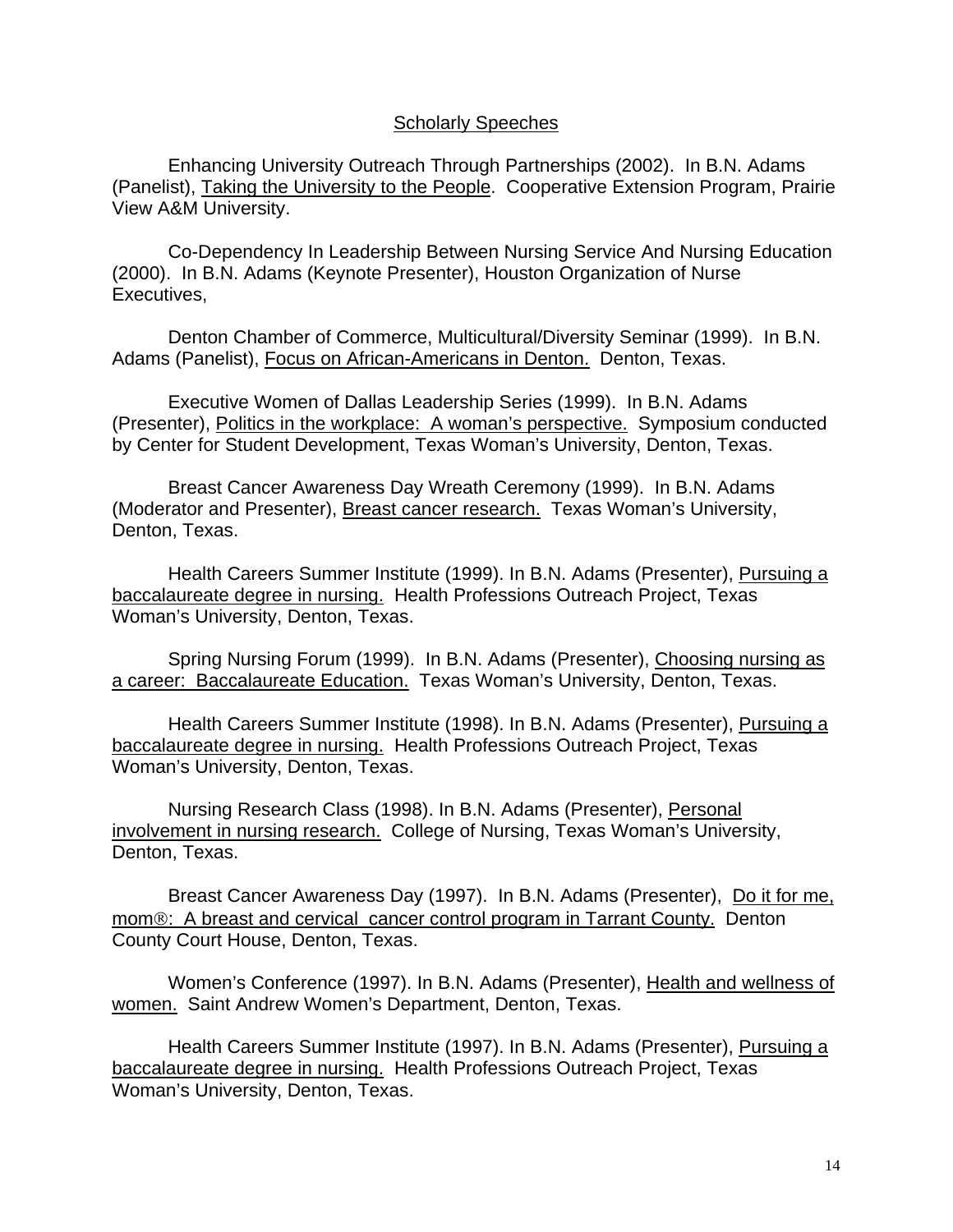Annual Nurses Day Observance, Public Health & Environmental Services (2003). In B.N. Adams (Keynote Presentation), Healthy People in Healthy Communities.

 Advanced Nursing Practice (1997). In B.N. Adams (Presentation), Social policy as it applies to the nurse practitioner. Master of Science Degree Program in Nursing, College of Nursing, Texas Woman's University, Denton, Texas.

 Let's Talk Graduate School (1996). In B.N. Adams (Presenter), What's it like being an African-American in graduate school? The Graduate School, Texas Woman's University, Denton, Texas.

 Celebration of Life, Breast and Cervical Cancer Forum (1996). In B.N. Adams (Presenter), Advocacy for breast and cervical cancer awareness. Neighborhoods Organized For Substance Prevention, Fort Worth, Texas.

 Scholarly Career Seminar (1996). In B.N. Adams (Presenter), Minority faculty in higher education: Their experiences and needs. Department of Sociology and Social Work, Texas Woman's University, Denton, Texas.

 Living the dream (1996). In B. N. Adams (Mistress of Ceremony), Our young black men are dying and nobody seems to care. Symposium sponsored by Omicron Beta Zeta Chapter of the Zeta Phi Beta Sorority, Inc. and Neighborhoods Organized For substance Abuse Prevention, Fort Worth, Texas.

 Health Careers Summer Institute (1996). In B.N. Adams (Presenter), Pursuing a baccalaureate degree in nursing. Health Professions Outreach Project, Texas Woman's University, Denton, Texas.

 Health Careers Summer Institute (1995). In B.N. Adams (Presenter), Pursuing a baccalaureate degree in nursing. Health Professions Outreach Project, Texas Woman's University, Denton, Texas.

 Health Career Day (1995). In B.N. Adams (Presenter), Nursing as a career. Texas Woman's University, Denton, Texas.

 Health Care Resource Roundtable (March, 1994). In B.N. Adams (Panelist). Health Care Options, Inc., Baton Rouge, Louisiana.

 First Friday Business Network Mixer (1994). In B.N. Adams (Presenter), Texas Woman's University: Commitment to Higher Education. Renaissance Cultural Center, Fort Worth, Texas.

 Conference on the Black Male (1993). I n B.N. Adams (Presenter), Health and nutrition: The black male. Southern University, Baton Rouge, Louisiana.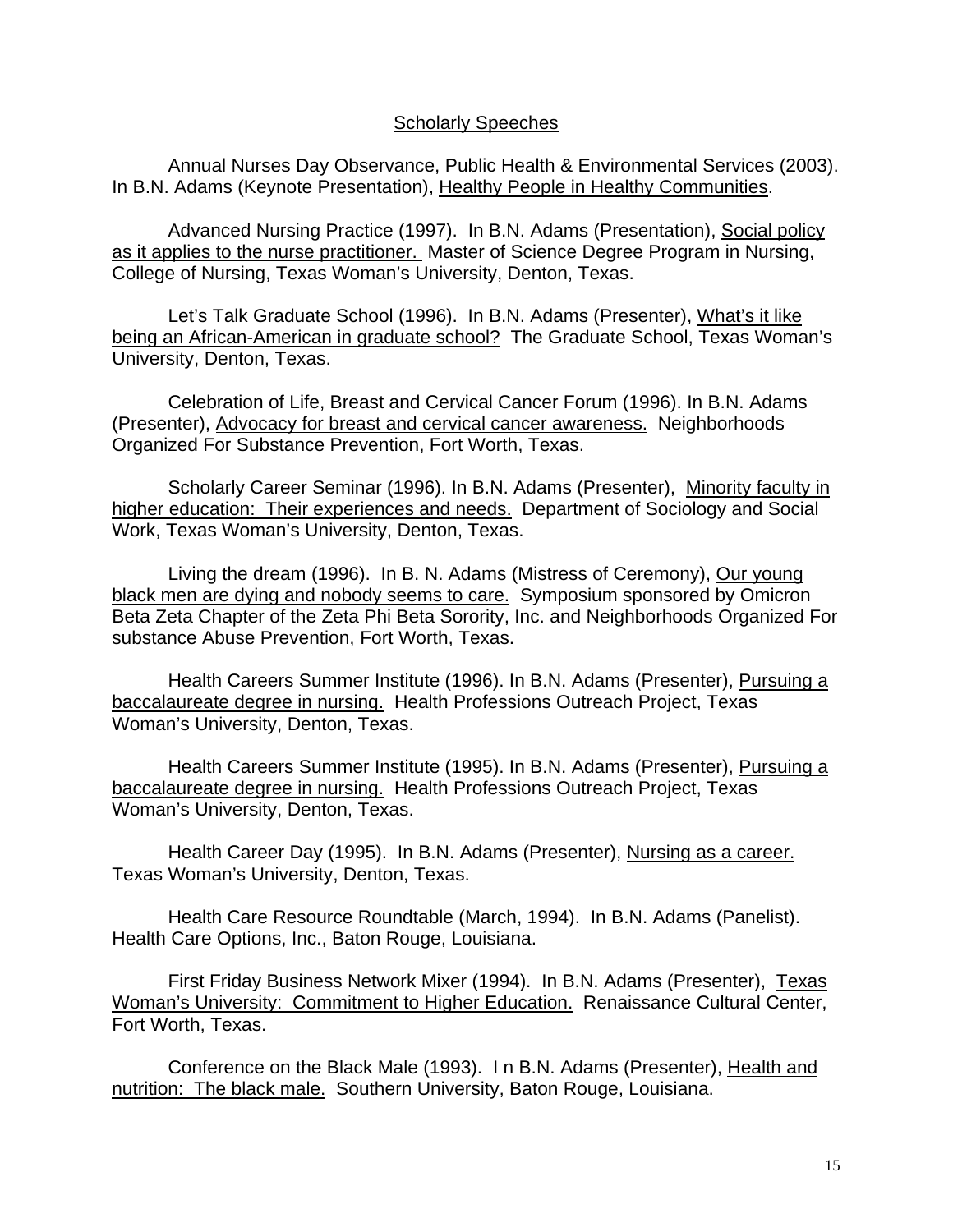Southern University Graduate Nursing Students (April 1993). In B.N. Adams (Presenter), Health care reform forum. School of Nursing, Southern University, Baton Rouge, Louisiana.

Tangipohoa Black Heritage Festival, Phase II (1991). In B.N. Adams (Keynote Address), Caring and empowerment to build community spirit. Community Forum sponsored by Tangipohoa Black Heritage Festival, Inc., Hammond, Louisiana.

 Pinning Ceremony (July, 1990). In B.N. Adams (Presenter), Why nurses should belong to professional organizations. Louisiana State University Medical Center, New Orleans, Louisiana.

 Health Careers College Day (1989). In B.N. Adams (Presenter), The baccalaureate degree in nursing. New Orleans Public Schools, New Orleans, Louisiana.

 Perspectives in Nursing (1988). In B.N. Adams (Presenter), The role of national nursing organizations for professional development: LLN and NLN. School of Nursing, Louisiana State University Medical Center, New Orleans, Louisiana.

 Invest In Nursing: A Career Development Workshop (1988). In B.N. Adams (Panelist), Educational opportunities in the community. Veterans Administration Medical Center, New Orleans, Louisiana.

1<sup>st</sup> Annual Career Day Program (1988). In B.N. Adams (Presenter), Choosing a health career: Nursing as an example. New Orleans Job Corps Center, New Orleans, Louisiana.

1<sup>st</sup> Annual Pinning Ceremony (1987). In B.N. Adams (Keynote Address), What does it mean to be a professional nurse. School of Nursing, Grambling State University, Grambling, Louisiana.

 Career Development Workshop (1986). In B.N. Adams (Panelist), Choosing to study professional nursing in a private institution. Veterans Administration Medical Center, New Orleans, Louisiana.

 Pre-Nursing Seminar (1986). In B.N. Adams (Presenter), Requirements to enter the nursing profession. Office of Pre-Professional Health Careers, Jackson State University, Jackson, Mississippi.

 Career Development Workshop (1985). In B.N. Adams (Panelist), Educational opportunities in the community and innovative delivery of educational programs. Veterans Administration Medical Center, New Orleans, Louisiana.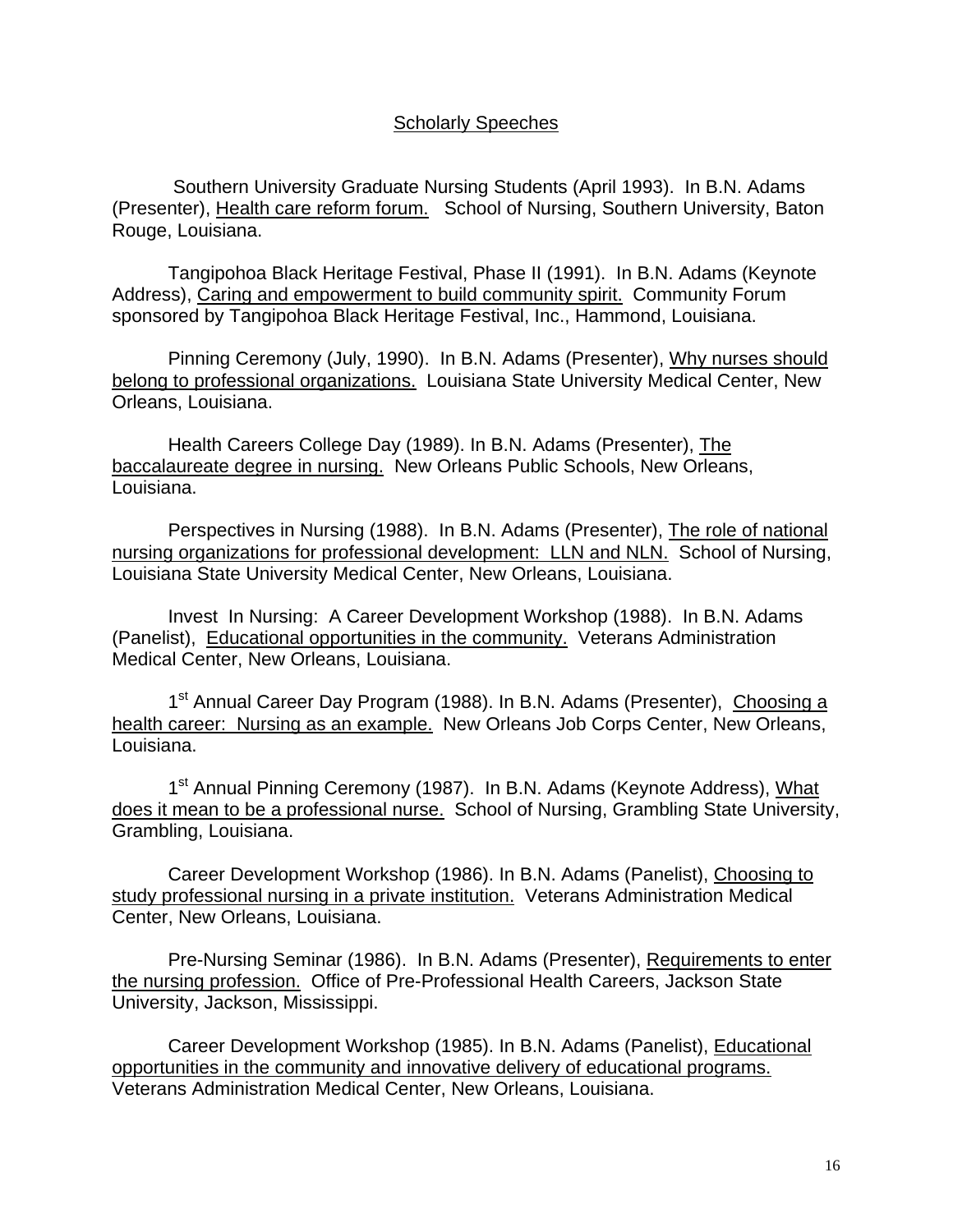Health in a team effort (May, 1983). In B.N. Adams (Keynote Address), Choosing a health career: Nursing is the answer. Sponsored by New Orleans Center For Health Careers, New Orleans, Louisiana.

# Scholarly Poster Presentations

Adams, B. (1999, July). Cervical and breast health awareness: Building collaborative community partnerships through Do It For Me, Mom®. Poster session presented at the 11<sup>th</sup> annual meeting of the Association of Black Nursing Faculty, Inc.

 Adams, B. (1999, February). Do It For Me, Mom®: A collaborative partnership community project for cervical and breast health awareness. Poster session presented at the 13<sup>th</sup> Annual Conference of the Southern Nursing Research Society, Charleston, S.C.

 Adams, B. (1996, March). Curricular needs of nursing education for the twentyfirst century. Poster session presented at Research Days, Texas Woman's University.

#### **Scholarly Consultations**

Adams, B.N. (1998). Exploration Into The Founding Of A Two-Year Nursing Program. Greenwood Acres Baptist Church, Shreveport, Louisiana.

Adams, B.N. (1997). Multicultural Requirement in the CORE Curriculum. Saint Mary's College Visiting Team, Notre Dame, Indiana at Texas Woman's University.

Adams, B.N., Oppong, J. (1996). Health needs, problems, and resources of Tarrant and Dallas County residents. Harris Methodist Fort Worth, community collaborative research project.

 Adams, B.N. (1982). Computer assisted instruction. Faculty, University of San Francisco, School of Nursing.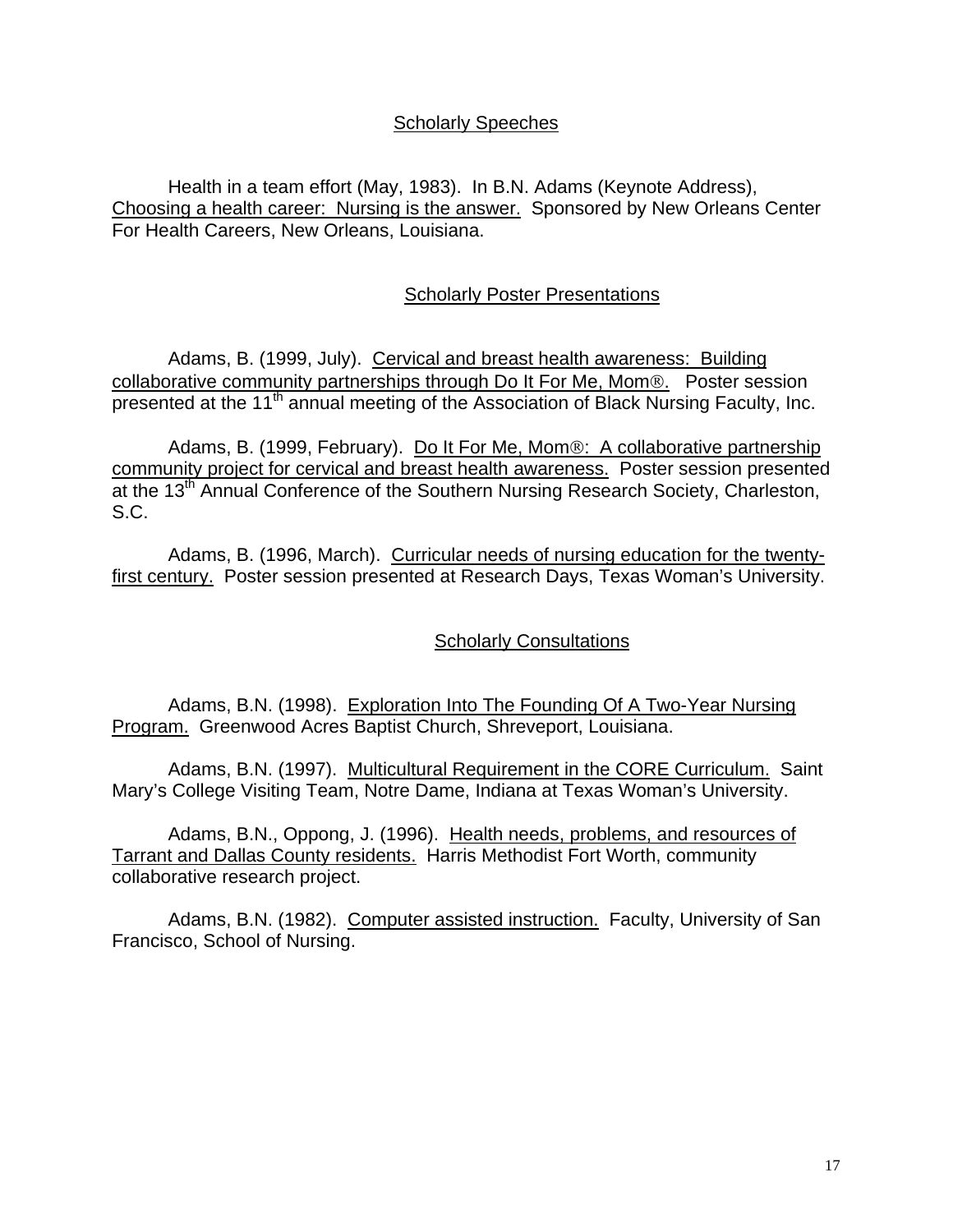# DISSERTATIONS DIRECTED

| <u>STUDENT</u>          | TITLE                                                                                                                                                                      | <b>DATE &amp; MEMBERSHIP</b> |
|-------------------------|----------------------------------------------------------------------------------------------------------------------------------------------------------------------------|------------------------------|
| Lylith_Nicholson        | Self-Care Abilities and Quality<br>Of Life in Women With Ovarian<br>Cancer                                                                                                 | 2002<br>Member               |
| Lisa G. Taylor          | <b>Nurse Practitioners Impact on</b><br><b>Primary Health Care: Outcomes</b><br><b>In Rural Clients</b>                                                                    | 2000<br>Chair                |
| Carol Ann Mosley        | <b>Effects of Partners in Health</b><br><b>Promotion in Rural Midwest</b><br><b>Infants</b>                                                                                | 1998<br>Member               |
| <b>Verdell Marsh</b>    | <b>Job Stress and Burnout Among</b><br>Nurses: The Mediational<br><b>Effects of Spiritual Well-</b><br><b>Being and Hardiness</b>                                          | 1997<br>Member               |
| <b>Janice Umesulike</b> | A Comparison of Pain<br>Perception Between African<br><b>American and Caucasian</b><br>Elderly                                                                             | 1997<br>Member               |
|                         | <b>THESES DIRECTED</b>                                                                                                                                                     |                              |
| <b>STUDENT</b>          | TITLE                                                                                                                                                                      | DATE & MEMBERSHIP            |
| <b>Gracie Salazar</b>   | <b>Breast and Cervical Risk</b><br>Reduction: Do It For Me,<br>Mom <sup>®</sup> , An Educational<br><b>Intervention Program</b>                                            | 2000<br>Chair                |
| <b>Elaine Barham</b>    | Relationship Between<br><b>Parental Smoking in the</b><br>Home, Health Locus of<br><b>Control and Self-Care</b><br><b>Practices Performed</b><br><b>For Their Children</b> | 1994<br>Chair                |
| Evelyn Robinson         | Peer Review Program and<br><b>Health Care Services in</b><br><b>State Operated Mentally</b>                                                                                | 1994<br>Chair                |

 *Retarded Developmentally* 

*Facilities Facilities*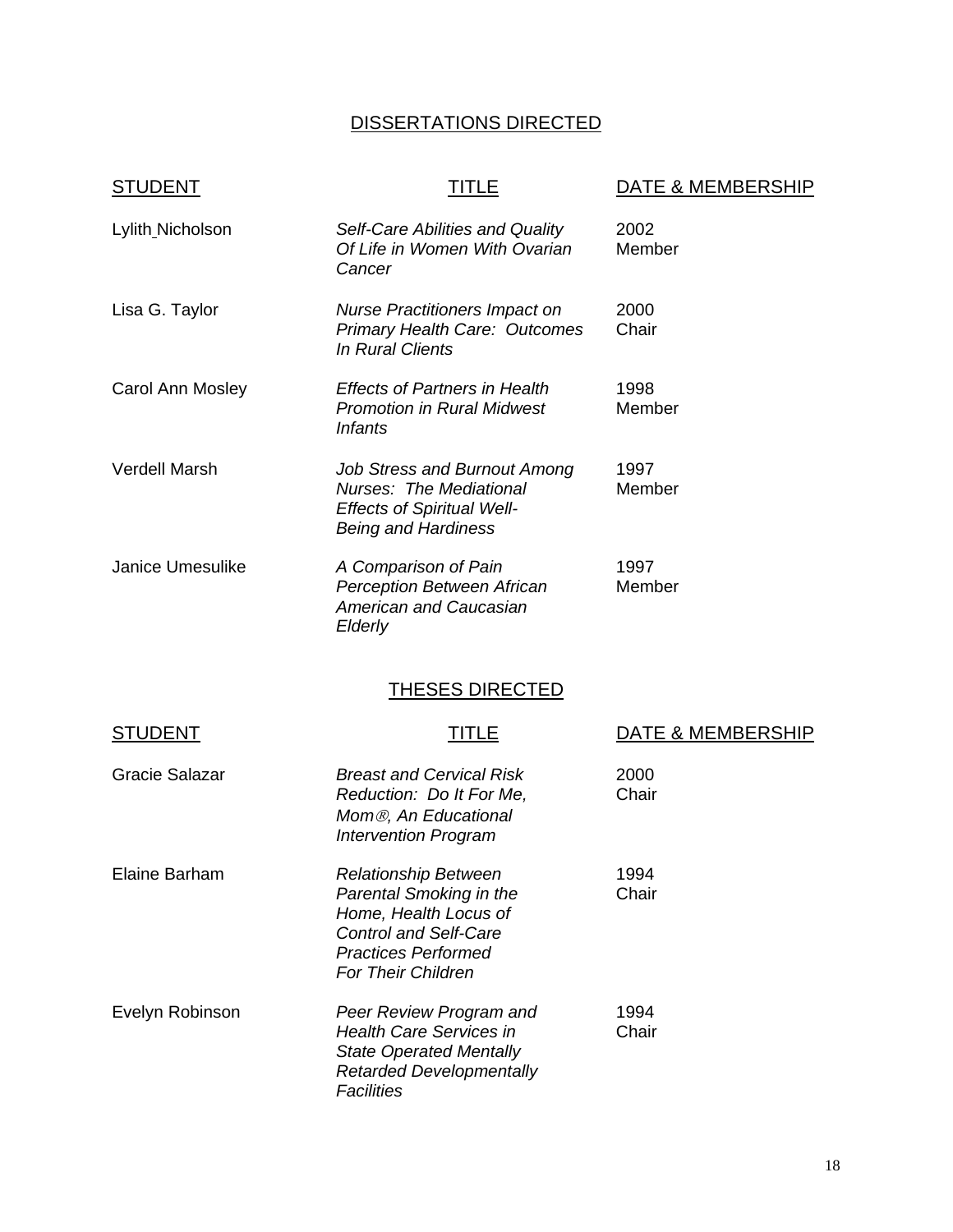# THESES DIRECTED

# STUDENT STUDENT TITLE DATE & MEMBERSHIP

Jeanne LeJuene *Predicting Minority and* 1993 *Educationally Disadvantaged Graduates' Success on NCLEX-RN by Applying Admissions and Performance Data* 

#### PROFESSIONAL PAPERS DIRECTED

| <b>STUDENT</b>        | TITLE                                                                                                                              | <b>DATE &amp; MEMBERSHIP</b> |
|-----------------------|------------------------------------------------------------------------------------------------------------------------------------|------------------------------|
| Cynthia Bienemy       | Self-Care Practices of<br><b>Hypertensive African</b><br>American Women Prior<br>to and Following an<br><b>Educational Program</b> | 1993<br>Member               |
| Gayle Young           | Heart to Heart: An Educational<br><b>Tool for Women Recovering</b><br><b>From Heart Surgery</b>                                    | 1999<br>Chair                |
| Lois Wilderman        | <b>Exploring Adherence to</b><br><b>Treatment Regimens of</b><br><b>Chronic Health Problems</b>                                    | 1999<br>Chair                |
| Joyce Wilcher         | <b>Humanistic Educational</b><br>Guide for the Management<br>of the Adult Rheumatoid<br><b>Arthritic</b>                           | 1999<br>Chair                |
| <b>Corbin Mills</b>   | A Diabetic Education<br><b>Program for Adolescents</b><br>Using Imogene King's<br><b>Goal-Attainment Theory</b>                    | 1999<br>Chair                |
| <b>Terry Tompkins</b> | An Analysis of Family Theory<br>and the Characteristics and<br><b>Stages of Childfree Families</b>                                 | 1999<br>Member               |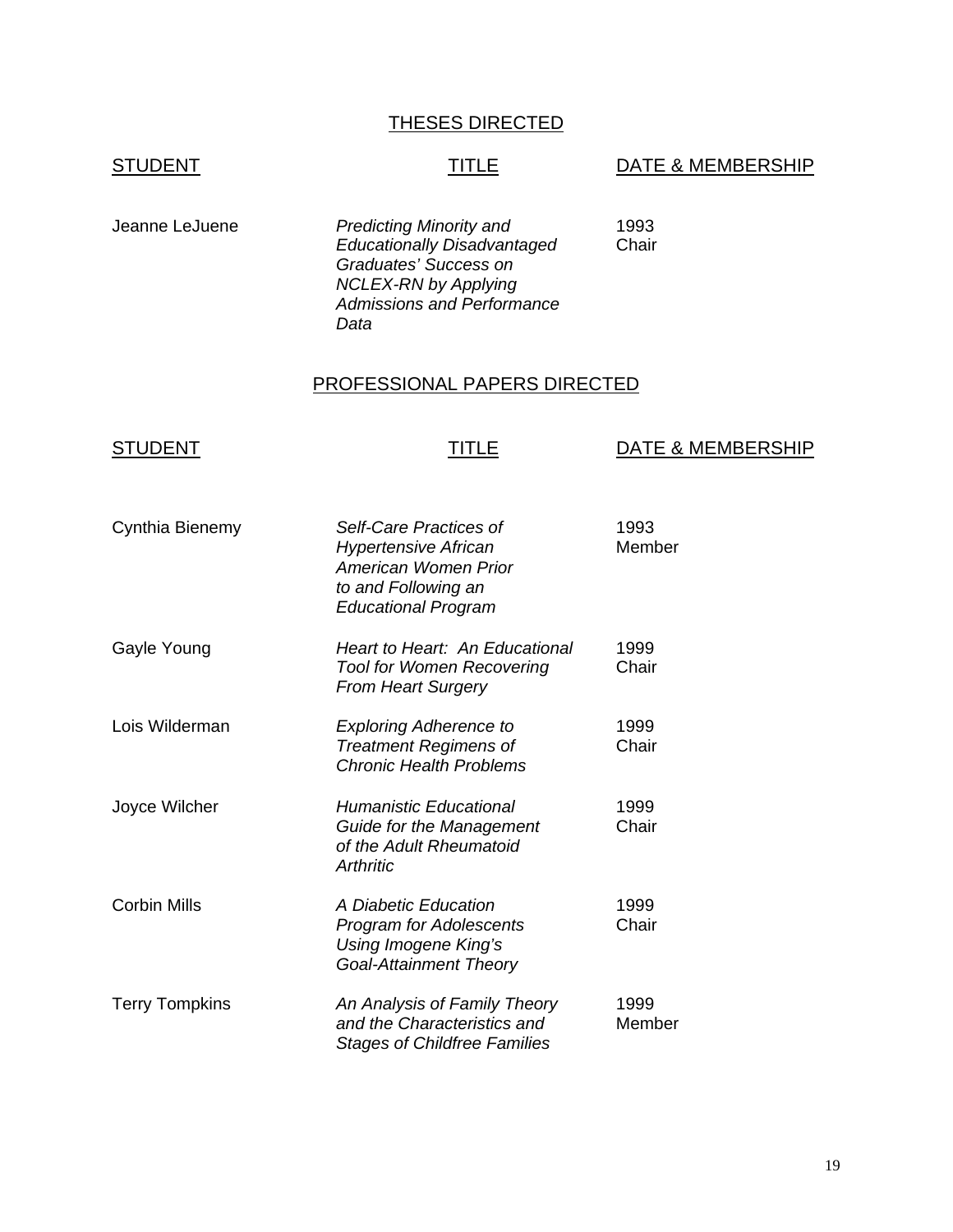# PROFESSIONAL PAPERS DIRECTED

| <b>STUDENT</b>         | TITLE                                                                                                                                                                                    | DATE & MEMBERSHIP |
|------------------------|------------------------------------------------------------------------------------------------------------------------------------------------------------------------------------------|-------------------|
| <b>Kimberly Wolf</b>   | An Information Packet for<br><b>Keeping the Child With</b><br>Asthma Healthy at School                                                                                                   | 1996<br>Chair     |
| Patricia Phelps        | A Survey of Advanced<br><b>Practice Nurses' Salary and</b><br><b>Job Satisfaction</b>                                                                                                    | 1996<br>Member    |
| <b>Delores Spencer</b> | A Culturally Sensitive<br><b>Educational Intervention</b><br>For Native American Indians<br>With Non-Insulin Dependent<br>Diabetes Residing in the<br>Dallas/Fort Worth, Texas<br>Region | 1995<br>Chair     |
| Pamela Hadnot          | Role of the Nurse as<br><b>Advocate to Family Members</b><br><b>Faced With End-Of-Life Decisions</b>                                                                                     | 1995<br>Chair     |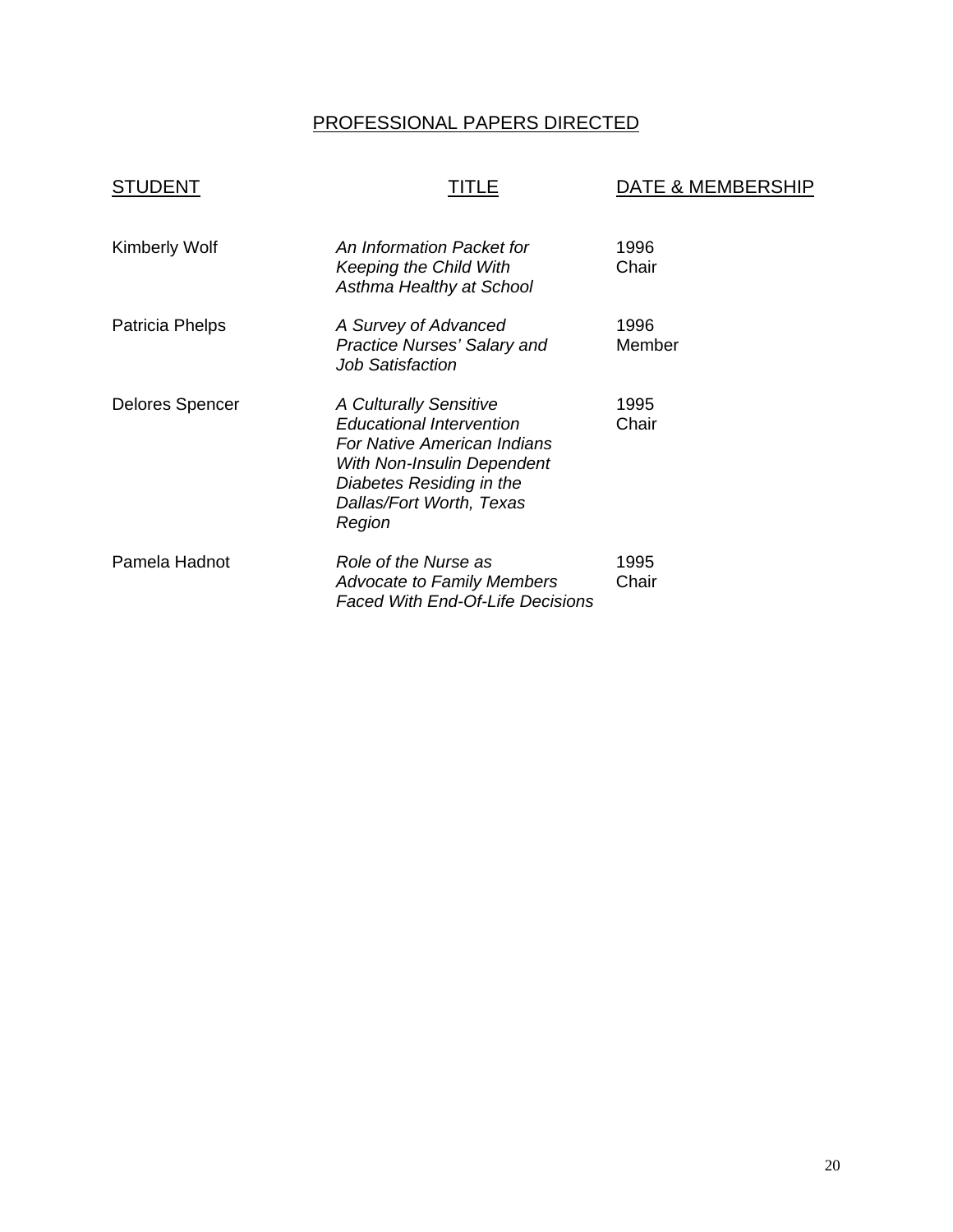# **TEACHING**

# Courses Developed and Taught At Graduate Level

#### Title Of Course

*Practice Oriented Nursing Theory* 

*Special Topics: Social Policy, Power, and Political Behaviors in Health Disciplines* 

*Threats to Women's Health*

*Multicultural Nursing*

*Policy, Power, and Politics*

*Professional Paper*

*Thesis*

*Policy, Power, and Politics* 

*Curriculum Development* 

*Curriculum Design and Engineering*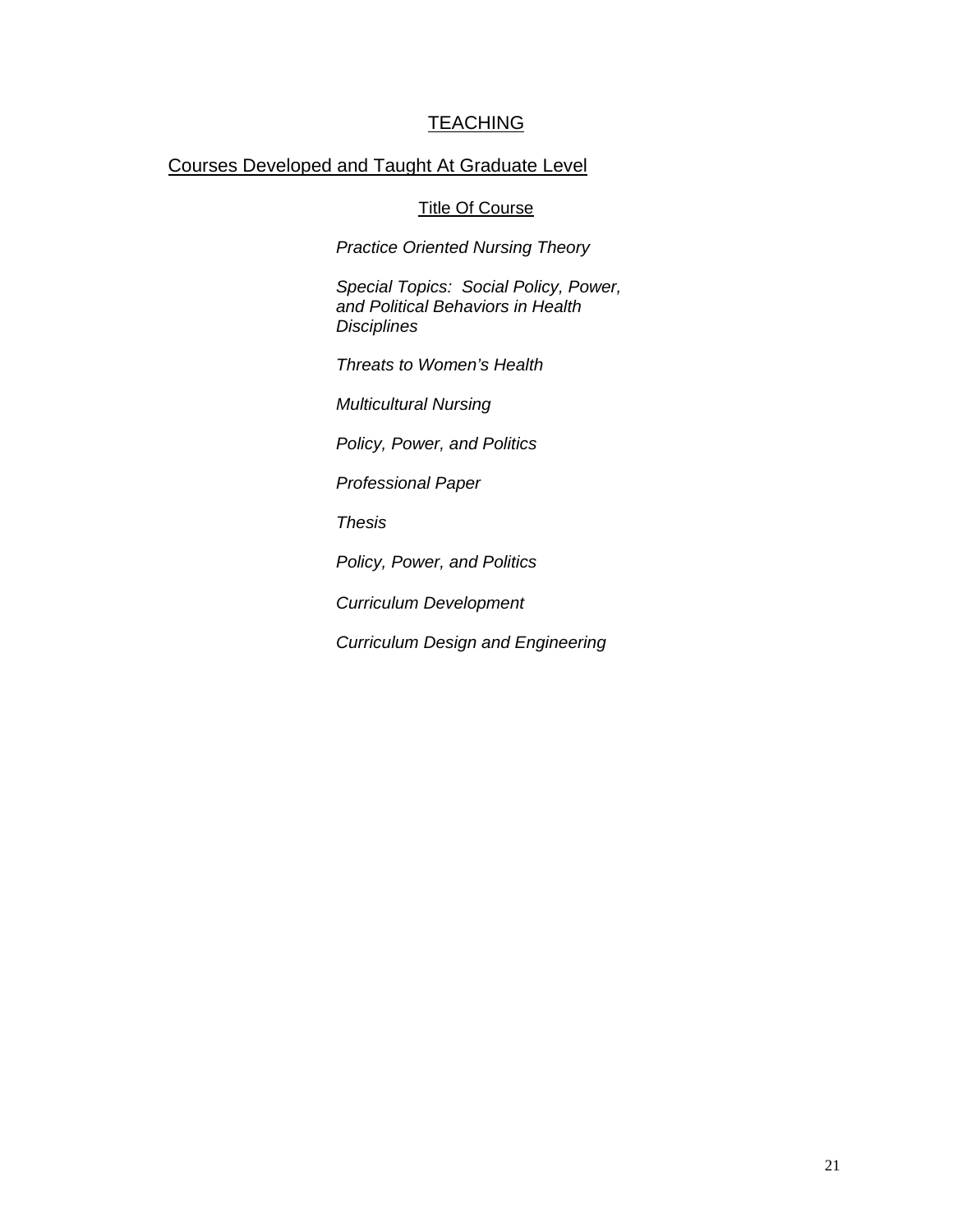# CONTINUING EDUCATION

# 1994 through 2002 (Abridged)

*Developing Research Agendas*, Sigma Theta Tau Inc., Eta Delta Chapter, 2002

*Engaging Higher Education in Renewing the Nursing Profession*, National League For Nursing Education Summit, 2002

*Self Study Forum*, National League For Nursing Accrediting Commission, 2002

*Values and Behaviors Critical to the Future of Nursing Education and Practice*, Southern Regional Education Board, 2001

*Educational Leadership Program*, United States Army, 2001

*Taking Pride In Excellence*, St. Luke's Episcopal Hospital Department of Nursing and Patient Education, 2001

*Implementing Evidence-Based Practice*, Tenet Park Plaza Hospital, 2001

*Evaluation and Testing in Nursing Education*, The University of Texas at Houston, 2000

*Complexity In Health, Arts, Organizations, And Sciences: Theories And Applications,* 1999

*The Fifty-Third Annual National Conference of Academic Deans,* 1999

*Texas Health and Human Services Commission, Local Planning Forum,* 1999

*7th Annual Health Policy Institute*, The Center for Health Policy & Ethics, 1999

*Focus Group for Training and Development,* 1998

*Developing a Research Program, Grants, and Model Testing,* 1999

*13th Annual Meeting of the Southern Nursing Research Society,* 1999

Developing and Implementing Administrative Strategies Needed to Build a Research Program*, 1999* 

*SPSS Windows Statistical Training Workshop*, 1999

*1999 Nursing Education Policy Summit, Nursing Education Policy Coalition*, 1999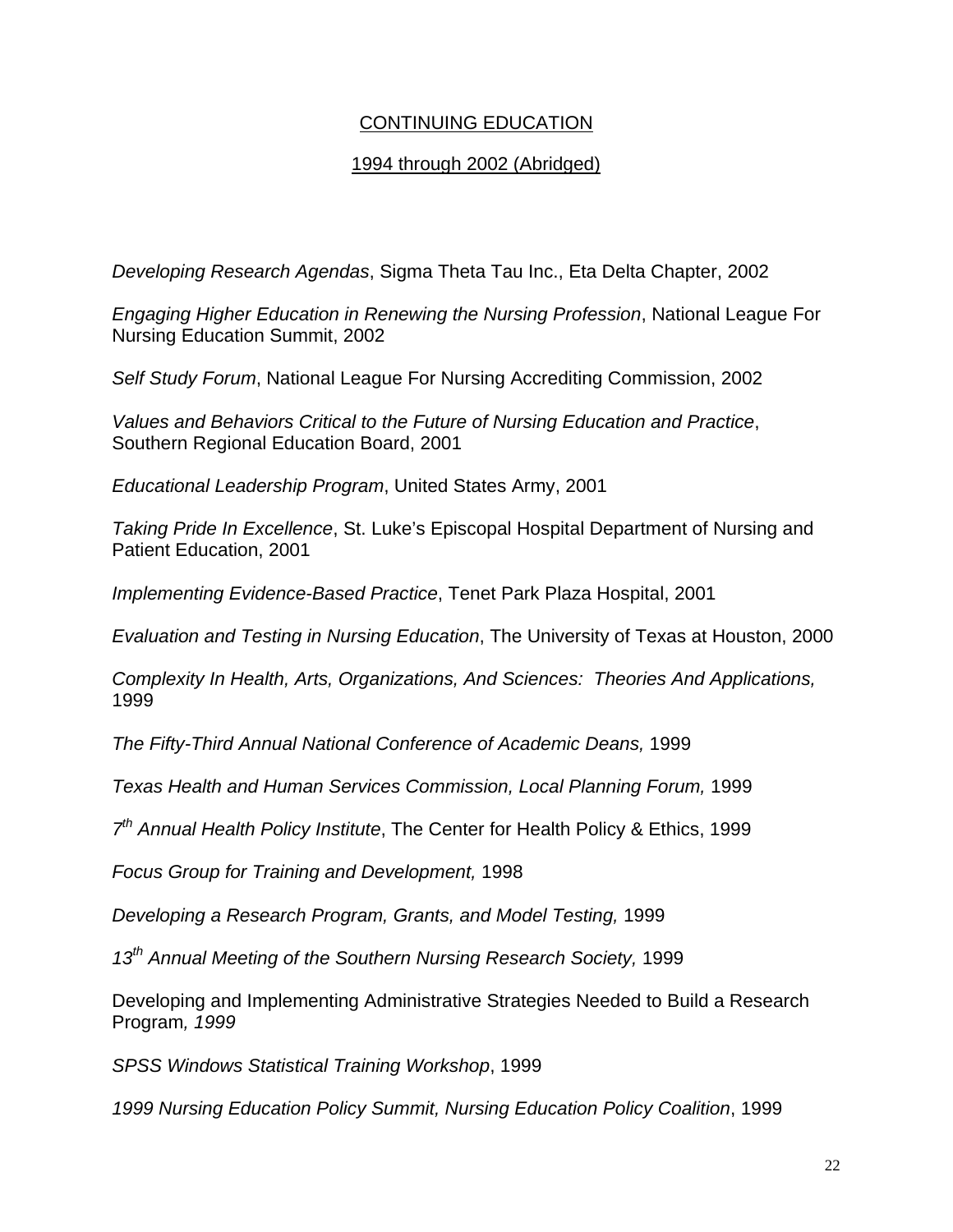# CONTINUING EDUCATION

#### 1994 through 2002 (Abridged)

*Celebrating All Families,* 1998

*Successful Grant Writing For The New Millennium,* 1998

*Let's Talk Graduate School*, 1998

SPSS Windows Statistical Training Workshop, 1998

*Nursing Research: Reaching Into The Next Millennium,* 1998

*Distance Learning Workshop,* 1998

*12TH Annual Conference Of The Southern Nursing Research Society, Making A Difference Through Outcomes Research,* 1998

*Nursing Education Summit '98: Accelerating Change Through Collaboration,* 1998

*Budget and Accounting Basics for Principal Investigators,* 1998

*The Play of the Mind: Borders to Bridges – The Women's College Challenge*, 1998

*Preparing For The New Millennium: Empowerment of Black Nursing Faculty by Living Legends: A Call For Action,* 1997

*Healing Power in the Nursing Workplace: The Use of Humor, Team Building, and Mentorship,* 1997

*The Play Of The Mind. The Collaborative Challenge: Forging A Community Commitment To Leadership Development,* 1997

Texas Nurses Association's Educational Summit '97

*Managing Educational Institutions on the Brink of the 21st Century,* 1996

*Power Point Presentation*, 1996

*Library Research Services Resources*, 1996

*Teaching, Learning, and Technology*, 1996

*Advanced E-Mail Applications for Faculty*, 1996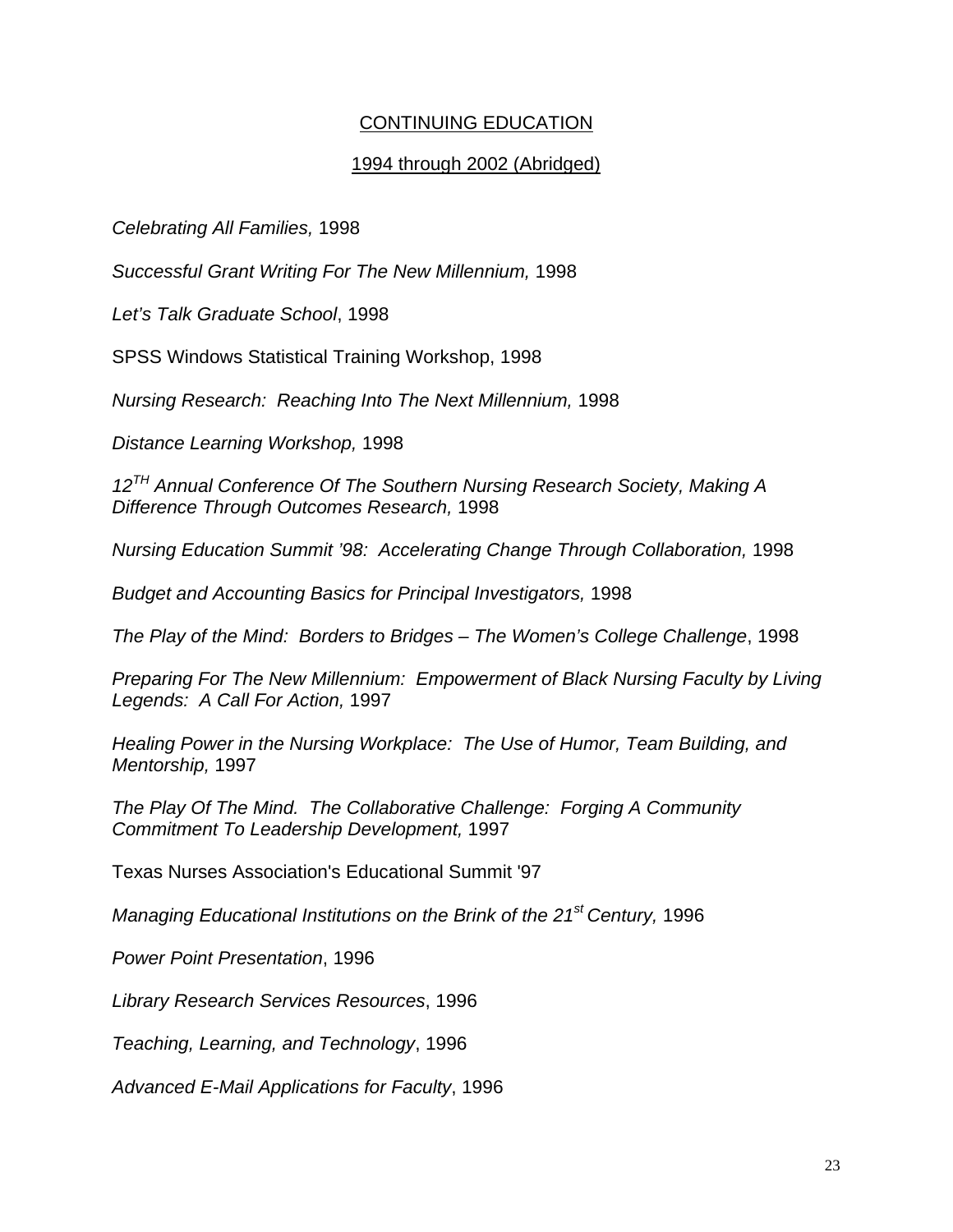# CONTINUING EDUCATION

#### 1994 through 2002 (Abridged)

*Our Young Black Men Are Dying And Nobody Seems To Care,* 1996

*Wilhelmina Fitzgerald Delco Day: A Portrait Of Leadership In Education And Politics*, 1996

*Learning Styles in Clinical Courses: Workshop*, 1996

*Studying Complex Systems: A Workshop for Faculty and Graduate Students,* 1995

*Master's Education For The Future: Defining The Essential Elements,* 1995

*Accreditation Workshop*, 1995

*How To Implement Your Outcomes Assessment Program*, 1995

*NLN Accreditation For The 21st Century: Outcomes, Assessment, and Technology*, 1995

*Train The Trainer Institute, Prejudice Reduction Workshop Model*, 1995 *Academic Leadership Development: How To Survive Changing Trends In Higher Education*, 1994

*Positioning For Success In Tomorrow's Higher Education Environment*, 1994

*Transforming The Curriculum*, 1994

*Second National Primary Care Conference*, 1994

*Regional Workshop on Graduate Education*, 1994

*Second Annual Health Promotion and Wellness Workshop*, 1994

*Health Care Financing: Implications for Nursing,* 1994

*Issues Generated by Nursing Researchers' Efforts to Come of Age,* 1994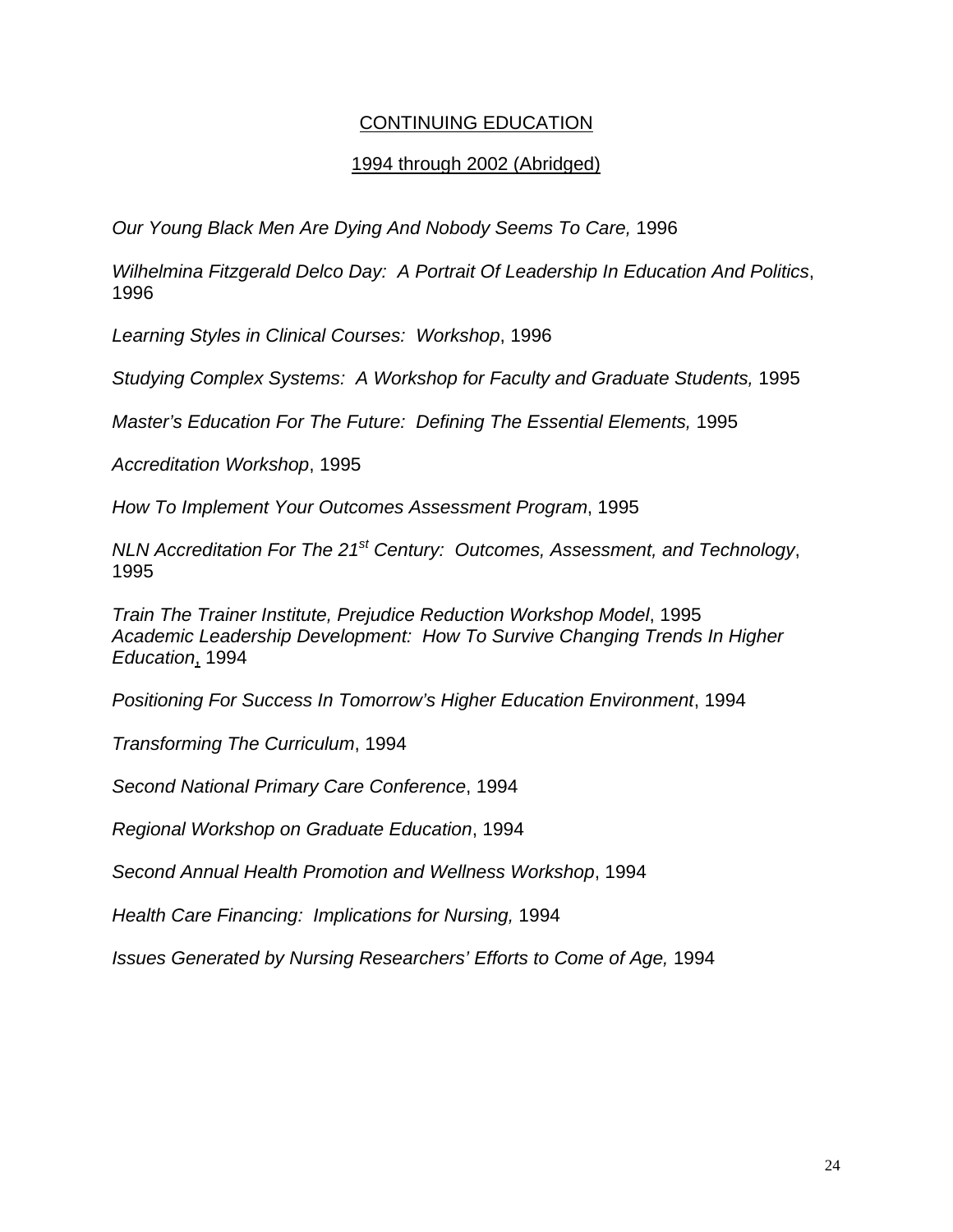#### SERVICE TO THE ACADEMY AND COMMUNITY

Membership on Committees  $(1994 - 2003)$ 

*Executive Leadership Council*, 2000 – 2003

*Council of Deans and Directors*, 2000 - 2003

*Graduate Council*, 2000 – 2003

Commencement Committee, 2002 - 2003

*Faculty Awards Committee,* 1999-2000 & 1998-1999

*Review and Revise Committee for the State of Texas Strategic Plan,* 1999-2000

*Outstanding Graduate Student Awards Committee*, Chair, 1999-2000 & 1998-1999

*Centennial Commission Alumni Observances Sub-Committee,* 1999-2000

*Administrative Council,* 1998-present

*Search Committee, Vice President for Student Life,* 1998

*Search Committee in Counseling, College of Education and Human Ecology,* 1998- 1999

Outstanding Senior Selection Committee, 1997-1998 & 1996-1997

*Council of Chairs*, 1997 – present

*Council of Chairs,* (Chair), 1996-1997

*Search Committee for the Assistant Vice President for Student Life*, Chair, 1995-1996

*PURA Grant Think Tank Committee,* 1995-1996

*COLORS, Creating Opportunities for Leadership and Obtaining Racial Support,* 1995 present

*Committee for Campus Climate and Community,* 1995-present

*Health Fair Committee*, 1995

*Steering Committee,* 1995-1997